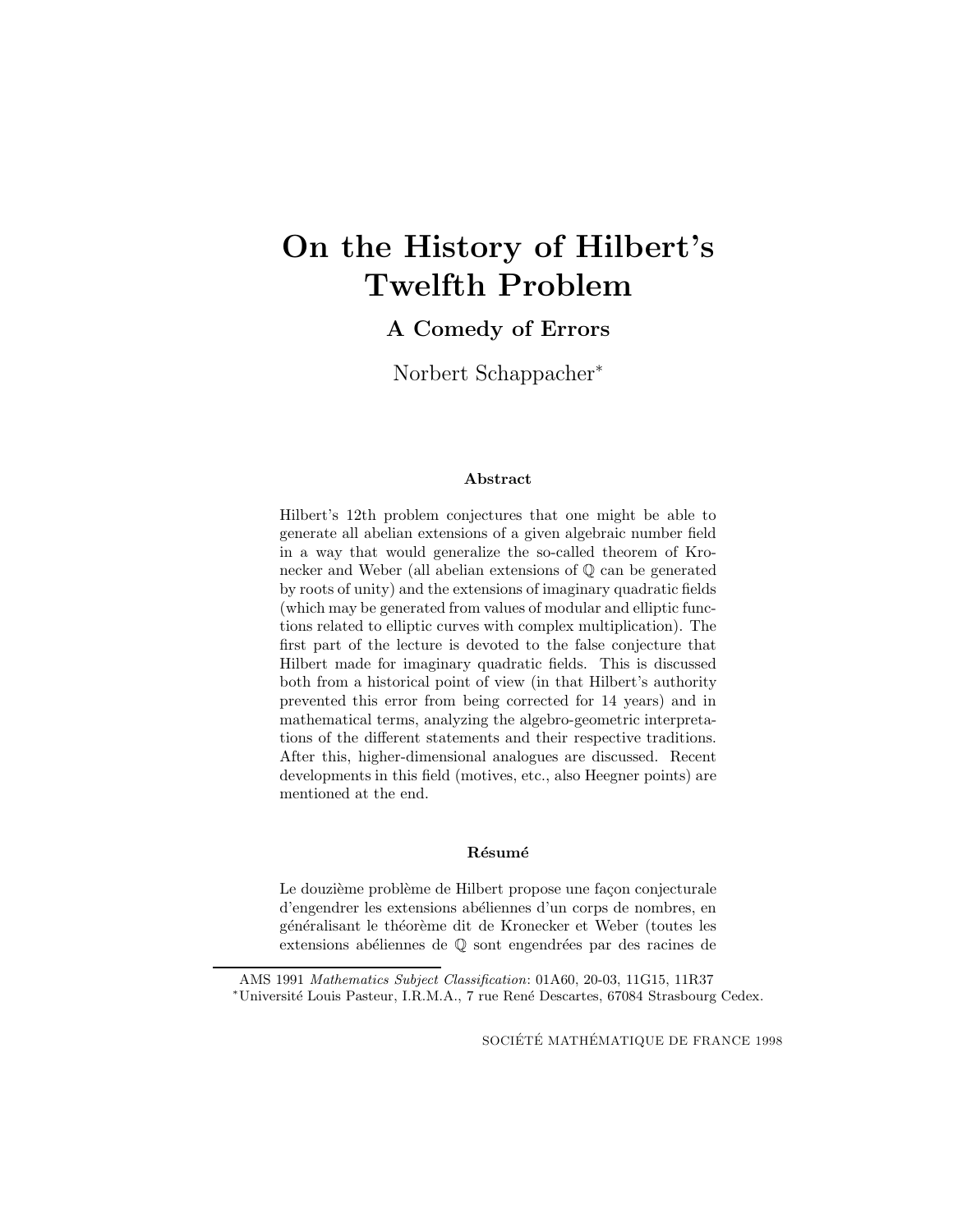#### **244** N.SCHAPPACHER

l'unité) ainsi que les extensions des corps quadratiques imaginaires (qui sont engendrées par des valeurs de fonctions modulaires et elliptiques liées aux courbes elliptiques à multiplication complexe). La première partie de l'exposé est centrée autour de la conjecture incorrecte de Hilbert dans le cas du corps quadratique imaginaire. Elle est dicutée aussi bien du point de vue historique (pendant quatorze ans, l'autorité de Hilbert empêcha la découverte de cette erreur), que du point de vue mathématique, en analysant les interprétations algébro-géometriques des énoncés différents relatifs à ce cas et de leurs traditions. On discute ensuite des analogues en dimension supérieure. Les développements récents (motifs, etc., aussi points de Heegner) sont mentionnés à la fin.

A good problem should be

- well motivated by already established theories or results,
- challenging by its scope and difficulty,
- sufficiently open or vague, to be able to fuel creative research for a long time to come, maybe for a whole century.

David Hilbert tried to follow these precepts in his celebrated lecture *Mathematische Probleme* at the Paris International Congress of Mathematicians in  $1900<sup>1</sup>$  He did not have time to actually present in his speech all 23 problems which appear in the published texts.<sup>2</sup> In particular, the 12th problem on the generalization of the Kronecker-Weber Theorem by the theory of Complex Multiplication did not make it into the talk. This may be due to the slight technicality of the statements involved. But Hilbert held this 12th problem in very high esteem. In fact, according to Olga Taussky's recollection, when he introduced Fueter's lecture "Idealtheorie und Funktionentheorie" at the 1932 International Congress at Zurich, Hilbert said that "the theory of com- ¨ plex multiplication (of elliptic modular functions) which forms a powerful link between number theory and analysis, is not only the most beautiful part of mathematics but also of all science."<sup>3</sup>

 $1$ [ICM 1900, pp. 58-114] (French translation by L. Laugel of an original German version), [Hilbert 1901] (definite German text), cf. [Alexandrov 1979].

<sup>&</sup>lt;sup>2</sup>[Reid 1970, p. 81f]. See also *Enseign. Math.*, 2 (1900), pp. 349-355.

 $3$ Obituary Notice for Hilbert in *Nature*, 152 (1943), p. 183. I am grateful to J. Milne for giving me this reference. In  $[ICM 1932, p. 37]$ , one reads about Hilbert presiding over this first general talk of the Zürich congress: "Der Kongress ehrt ihn, indem die Anwesenden sich von ihren Sitzen erheben."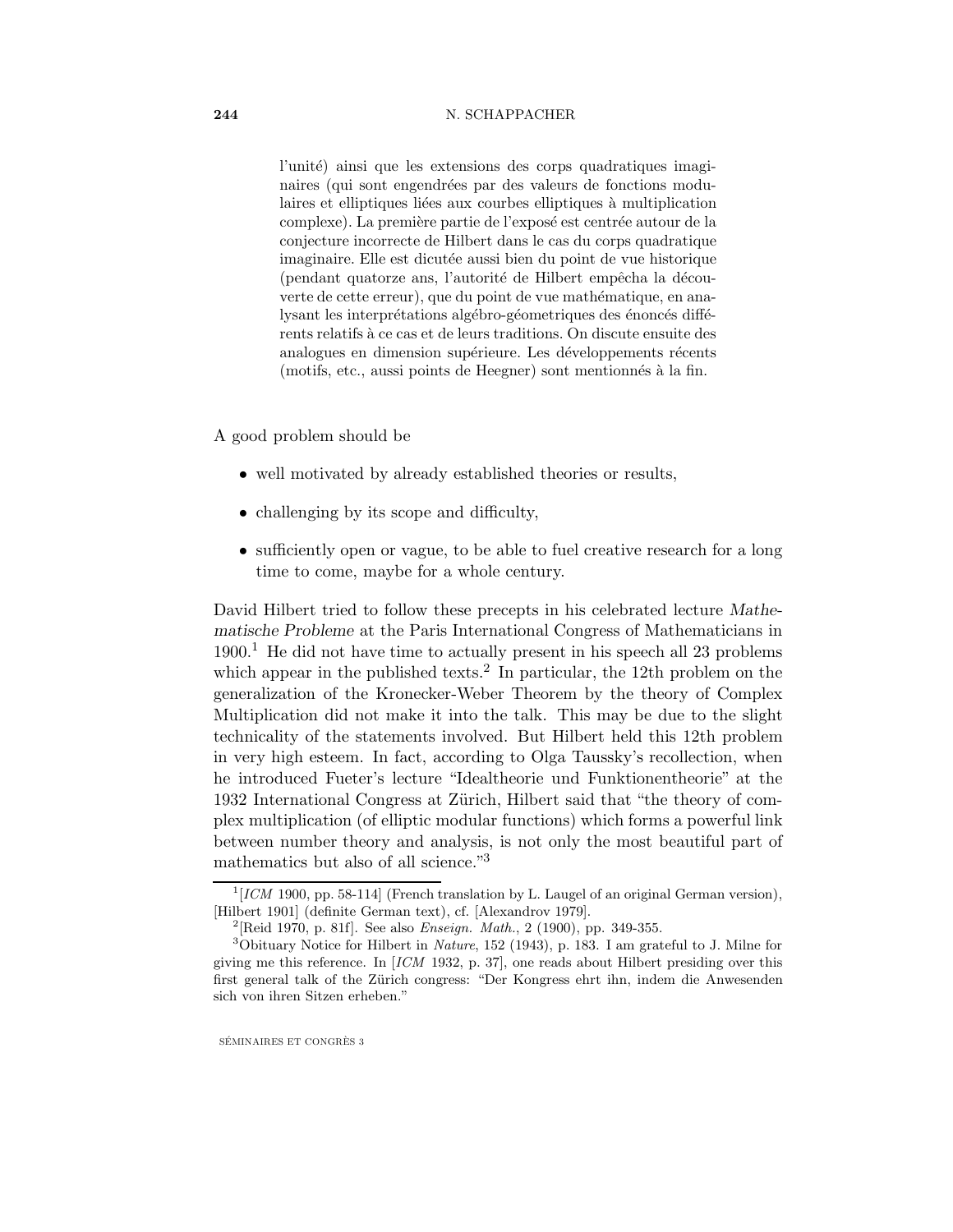The present article covers in detail a period where a number of initial mistakes by most mathematicians working on the problem were finally straightened out. At the end of the 1920's the explicit class field theory of imaginary quadratic fields was established and understood essentially the way we still see it today. However, the higher dimensional theory of singular values of Hilbert modular forms remained obscure. Later developments are briefly indicated in the final section of the paper.

What I describe here in detail is a comedy for us who look back. It is genuinely amusing to see quite a distinguished list of mathematicians pepper their contributions to Hilbert's research programmme with mistakes of all sorts, thus delaying considerably the destruction of Hilbert's original conjecture which happened to be not quite right. The comedy is at the same time a lesson on how, also in mathematics, personal authority influences the way research progresses — or is slowed down. It concerns the condition of the small group of researchers who worked on Hilbert's 12th problem. The errors made are either careless slips or delusions brought about by wishful thinking which was apparently guided by Hilbert's claim. The authors were just not careful enough when they set up a formalism which they controlled quite well in principle (a weakness in the formalism may, however, be behind the big error in Weber's false proof of the "Kronecker–Weber Theorem" — see section 2 below). Meanwhile Hilbert was conspicuously absent from the scene after  $1900<sup>4</sup>$ . This is also not atypical for the comedy where the characters are mostly left to themselves when it comes to sorting out their complicated situation:

- "— Say, is your tardy master now at hand? ...
- Ay, Ay, he told his mind upon mine ear.

Beshrew his hand, I scarce could understand it.

— Spake he so doubtfully, thou couldst not feel his meaning?

— Nay, he struck so plainly, I could too well feel his blows; and withal so doubtfully, that I could scarce understand them."

(Shakespeare, The comedy of errors, II-1)

The history of complex multiplication has already received a certain attention in the literature — see in particular the well-researched book [Vlǎduţ 1991]. Apart from newly introducing a few details into the story, my main difference

<sup>&</sup>lt;sup>4</sup>Hilbert did intervene indirectly, as thesis advisor. As such he should have been better placed han anybody else to see, for example, that Takagi's thesis of 1901 produced extensions that provided counterexamples to Fueter's thesis of 1903... See section 3 below.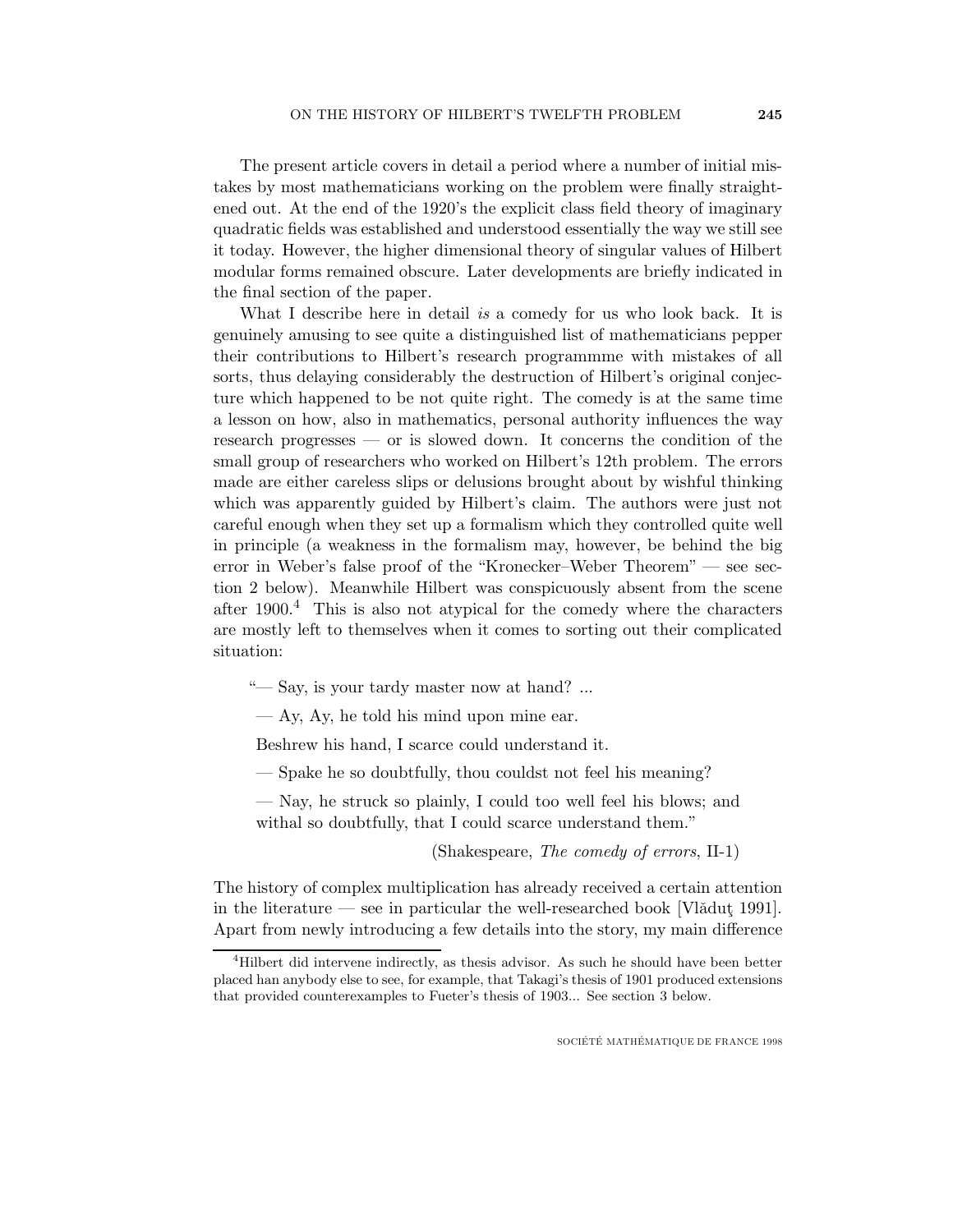with existing publications is the emphasis that I put on Hilbert's peculiar perspective of his problem, which is not only very much different from our current viewpoint, but seems also to be the very reason which led him to the slightly wrong conjecture for imaginary-quadratic base fields in the first place.

As for the style of exposition, I try to blend a general text which carries the overall story, with some more mathematical passages that should be understandable to any reader who knows the theories involved in their modern presentation.

I take the opportunity to thank the organizers of the Colloquium in honour of Jean Dieudonné, Matériaux pour l'histoire des mathématiques au  $XX<sup>e</sup>$  siècle, at Nice in January 1996, for inviting me to contribute a talk. I also thankall those heartily who reacted to earlier versions of this article and made helpful remarks, in particular Jean-Pierre Serre and David Rowe.

## **1. Hilbert's statement of the Twelfth Problem**

Coming back to the features of a good problem stated at the beginning, let us look at the motivation which Hilbert chose for his 12th problem. He quoted two results.

First, a statement "going back to Kronecker," as Hilbert says, and which is known today as the "Theorem of Kronecker and Weber." It says that every Galois extension of Q with abelian Galois group is contained in a suitable cyclotomic field, *i.e.*, a field obtained from  $\mathbb Q$  by adjoining suitable roots of unity. This was indeed a theorem at the time of the Paris Congress—although not proved by the person Hilbert quoted. . . We will briefly review the history of this result in section 2 below.

Second, passing to Abelian extensions of an imaginary quadratic field, Hilbert recalled the Theory of Complex Multiplication. As Hilbert puts it:

"Kronecker himself has made the assertion that the Abelian equations in the domain of an imaginary quadratic field are given by the transformation equations of the elliptic functions  $\left\vert \dot{sec}^{i}\right\vert$  with singular moduli so that, according to this, the elliptic function [sic!] takes on the role of the exponential function in the case considered before."<sup>5</sup> The slight incoherence of this sentence, which goes from certain "elliptic functions" (plural—as in Kro-

<sup>&</sup>lt;sup>5</sup>"Kronecker selbst hat die Behauptung ausgesprochen, daß die Abelschen Gleichungen im Bereiche eines imaginären quadratischen Körpers durch die Transformationsgleichungen der elliptischen Funktionen mit singulären Moduln gegeben werden, so daß hiernach die elliptische Funktion die Rolle der Exponentialfunktion im vorigen Falle ubernimmt." [Hilbert ¨ 1901, p.311].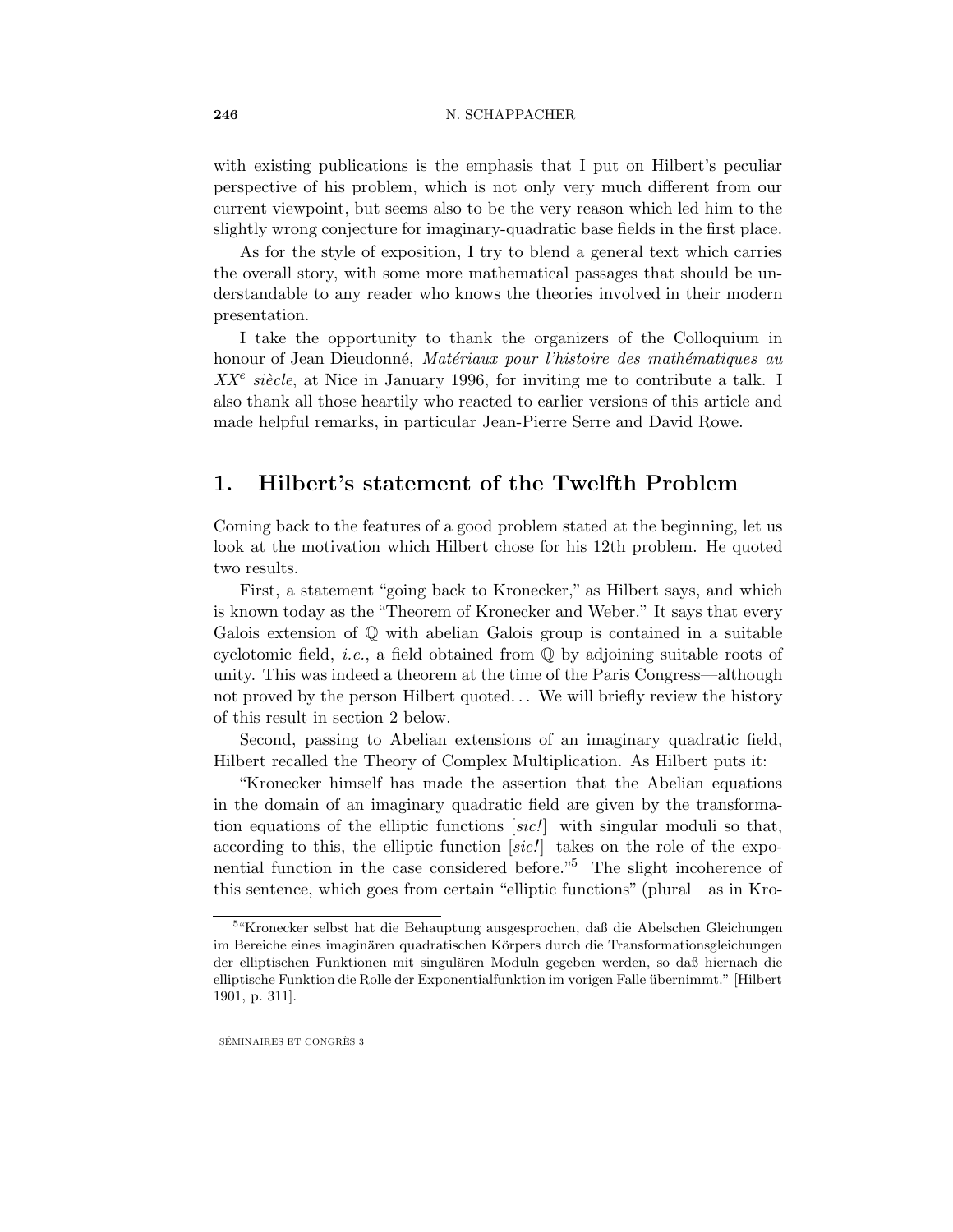necker's<sup>6</sup> standard usage in this context) to "the elliptic function" (definite singular), is not a slip.<sup>7</sup> In fact, it gives the key to Hilbert's interpretation of Kronecker, and to his way of thinking of the 12th problem. What Hilbert actually means here becomes crystal clear in the final sentence on the 12th problem, because there he expands the singular "the elliptic function" into "the elliptic modular function."<sup>8</sup> So Hilbert was prepared, at least on this occasion, to use the term "elliptic function" also to refer to (elliptic) modular functions, *i.e.*, to (holomorphic, or meromorphic) functions  $f : \mathcal{H} \longrightarrow \mathbb{C}$ , where  $\mathcal{H} = {\tau \in \mathbb{C} \mid \Im(\tau) > 0}$  denotes the complex upper half plane, such that

$$
f(\frac{a\tau+b}{c\tau+d}) = f(\tau)
$$
, for all  $\tau \in \mathcal{H}$ ,  $\begin{pmatrix} a & b \\ c & d \end{pmatrix} \in SL_2(\mathbb{Z})$ .

And Hilbert's definite singular, "the elliptic (modular) function," refers undoubtedly to the distinguished holomorphic modular function  $j : \mathcal{H} \longrightarrow \mathbb{C}$ which extends to a meromorphic function  $j : \mathcal{H} \cup \{i\infty\} \longrightarrow \mathbb{C}$  with a simple pole at  $i\infty$ , where it is given (up to possible renormalization by some rational factor, in the case of some authors) by the well-known Fourier development in  $q = e^{2\pi i \tau}$ :

$$
j(q) = \frac{1}{q} + 744q + 196884q + 21493760q^{2} + \dots
$$

See for instance [Weber 1891, § 41] who calls this function simply "die Invariante," and cf. [Fueter 1905, p. 197], a publication on this problem which arose from a thesis under Hilbert's guidance.

To be sure, this was and is not at all the standard usage of the term "elliptic function." Rather, following Jacobi—despite original criticism from Legendre who had used the term to denote what we call today elliptic integrals—it was customary as of the middle of the 19th century to call elliptic functions the functions that result from the inversion of elliptic integrals, *i.e.*, the (meromorphic) doubly periodic functions with respect to some lattice. If one takes the lattice to be of the form  $\mathbb{Z}+\mathbb{Z}\tau$ , for  $\tau \in \mathcal{H}$ , then a typical example of such an elliptic function is Weierstrass's well-known  $\wp$ -function

$$
\wp(z,\tau) = \frac{1}{z^2} + \sum_{m,n \in \mathbb{Z}}' \left( \frac{1}{(z - m\tau - n)^2} - \frac{1}{(m\tau + n)^2} \right),\,
$$

 ${}^{6}$ For instance [Kronecker 1877, p. 70], [Kronecker 1880, p. 453]. Cf. section 4 below.

<sup>&</sup>lt;sup>7</sup>Laugel missed this in his French translation of the text  $[ICM 1900, p. 88f]$ , and thereby blurred the meaning of the sentence.

 $8^{\omega}$ ...diejenigen Funktionen ..., die für einen beliebigen algebraischen Zahlkörper die entsprechende Rolle spielen, wie die Exponentialfunktion für den Körper der rationalen Zahlen und die elliptische Modulfunktion für den imaginären quadratischen Zahlkörper." [Hilbert 1901, § 313].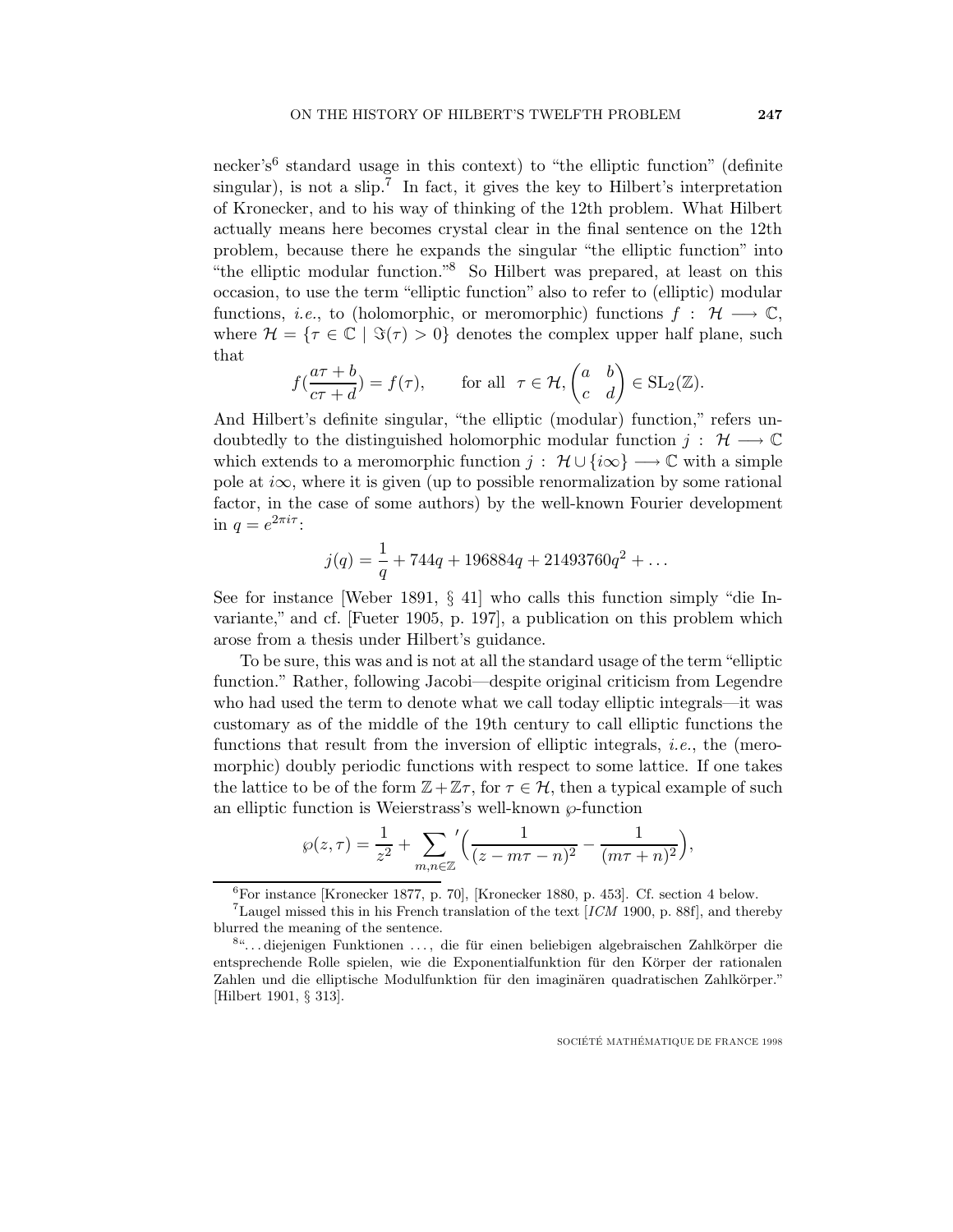#### **248** N.SCHAPPACHER

where the prime restricts the summation to pairs  $(m, n) \neq (0, 0)$ .

Also Kronecker seems to have reserved the term "elliptic function" for these doubly periodic functions which depend on two parameters: the lattice (or the "modulus," in a terminology going back to Legendre)  $\tau$  and a complex number z modulo the lattice. His frame of reference for the theory of these functions was Jacobi's formalism, not Weierstrass's, but since the translation backand forth between these two formalisms was routine by the end of the 19th century, we do not elaborate on this here.

However, when Kronecker speaks of "transformation equations of elliptic functions"—as he does in the very passage that Hilbert picked up—, this may be ambiguous in that the transformations affect in general both parameters. So as an extreme case these transformation equations might describe functions which no longer depend on the point variable z at all, and behave with respect to the lattice-variable like a modular function. As a matter of fact, in another key passage where Kronecker states his Jugendtraum, he mentions two different sorts of algebraic numbers to be used to generate the Abelian extensions of an imaginary quadratic field: the "singular moduli" of elliptic functions, and those values of elliptic functions with a "singular modulus" where the complex argument  $(i.e., z, in our notation)$  is rationally related to the periods.<sup>9</sup>

Today, one calls "singular moduli" the values  $j(\tau)$  for those  $\tau \in \mathcal{H}$  which satisfy a (necessarily imaginary) quadratic equation over  $\mathbb{Q}$ . In Kronecker, "modulus" has to be understood as alluding to the quantity k or  $\kappa$  in Legendre's normal form of the elliptic integrals, or in Jacobi's formalism. Once the Weierstrass formalism is set up,  $j(\tau)$  may be rationally expressed in  $k^2$ . Regardless of the formalism, the term 'singular modulus' always characterizes the cases with an imaginary quadratic ratio  $\tau$  between the basic periods.

We will review in section 4 below the arguments about what Kronecker actually conjectured concerning the explicit generation of all Abelian extensions of an imaginary quadratic number field. For the time being, we continue to discuss Hilbert's presentation of his 12th problem.

A comparison between both cases that Hilbert chose as motivation brings out very clearly the picture he had in mind—and which he also attributed to Kronecker:

*If the ground field is*  $\mathbb{Q}$ *, there is the analytic function*  $x \mapsto e^{\pi i x}$ *which has the property that, if we substitute elements* x *of the*

 $\mathbb{S}^{\mathfrak{g}}$ ...Gleichungen ..., deren Wurzeln singuläre Moduln von elliptischen Functionen oder elliptische Functionen selbst sind, deren Moduln singulär und deren Argumente in rationalem Verhältnis zu den Perioden stehen." [Kronecker 1877, p. 70].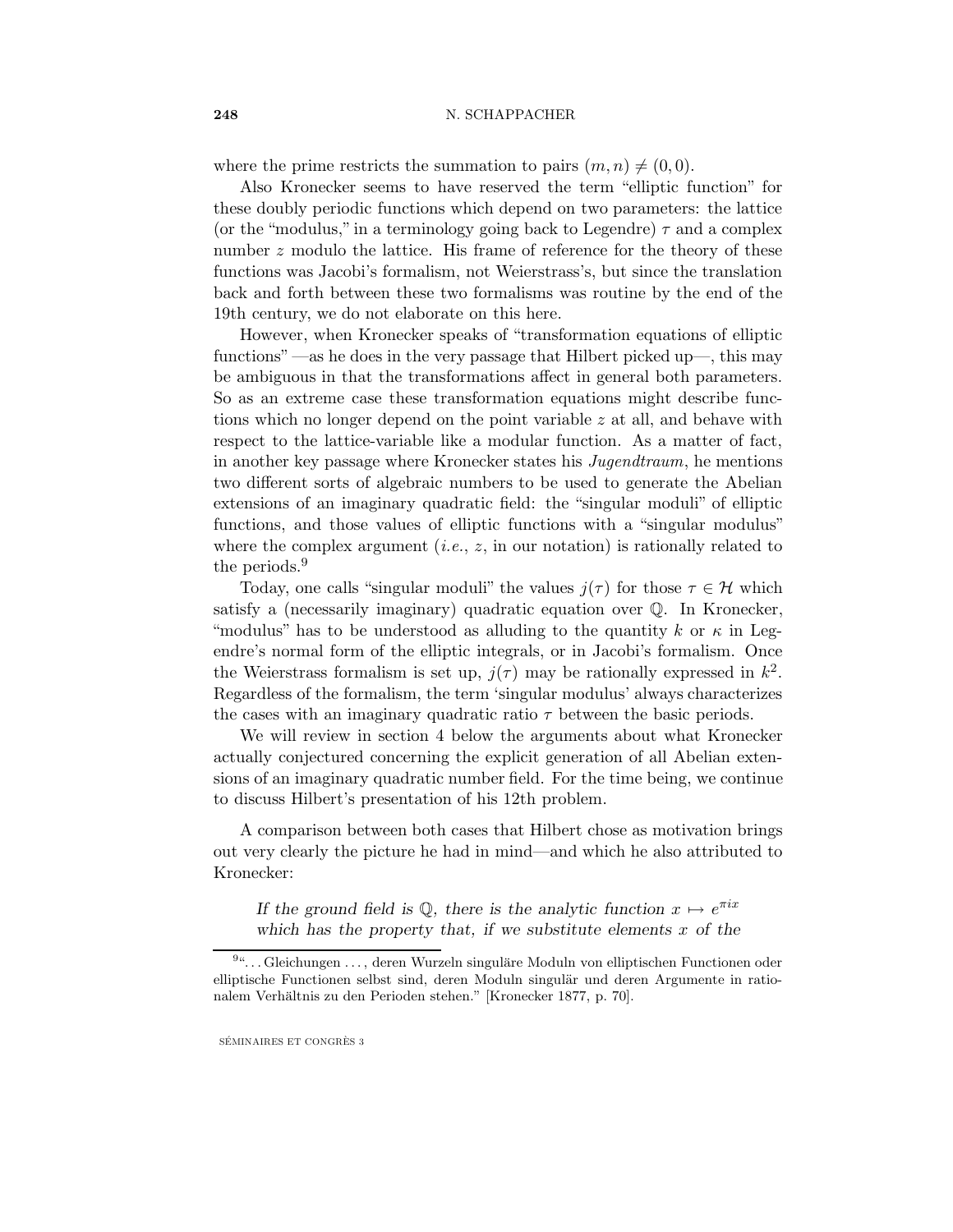*given field*  $\mathbb Q$  *into it, the values*  $e^{\pi i x}$  *generate all Abelian extensions of* Q*.*

*If the ground field* K *is imaginary quadratic, then there is the analytic function*  $\tau \mapsto j(\tau)$  *which has the property that, if we substitute elements*  $\tau$  *of the given field* K *into it, the values*  $j(\tau)$ *generate all Abelian extensions of* K*.*

The first statement is the Kronecker-Weber theorem. The second statement is false. First of all, it is false for the trivial reason that roots of unity generate Abelian extensions of K which cannot in general be obtained from singular j-values. Since Hilbert's prose is not very formal, and since roots of unity were already brought into the game in the first step, to generate the Abelian extensions of Q, we may naturally correct the second statement to mean that *all Abelian extensions of* K *can be generated by roots of unity and singular values*  $j(\tau)$ ,  $\tau \in K$ . This is how Hilbert's claim was understood by those who worked on the problem: Fueter, Weber, Hecke, Takagi, Hasse. But this statement is still wrong, as we know today: one does need other functions, for instance, suitable values  $\varphi(z, \tau)$ , for  $\tau \in K$  and rational z, to get all Abelian extensions of K.

We will discuss Hilbert's wrong conjecture and its influence on the work in the area in section 3 below. We will review the argument against Hilbert's historic claim (to the effect that Kronecker had had the same conjecture in mind) in section 4. For now, let us just try to understand the beautifully simple image that Hilbert is trying to convey to us—never mind that it is mathematically incorrect and probably also not what Kronecker conjectured. If what Hilbert claims were true, this would indicate a marvellous economy of nature, which provided just one function for all imaginary quadratic fields at once, giving all Abelian extensions by simply evaluating it at the elements of the base field in question.

Hilbert assumed that what he saw as Kronecker's conjecture would be proved without much trouble by a slight refinement of the already existing elements of class field theory.<sup>10</sup> It is with this optimistic picture in mind that he then formulated the general problem (cf. [Fueter 1905, p. 197]): Given a field  $K$  of finite degree over  $\mathbb{Q}$ , to find analytic functions whose values at suitable algebraic numbers generate all Abelian extensions of K. Here Hilbert had actually more up his sleeves than one can guess from the rather general

<sup>10</sup>"Der Beweis der Kroneckerschen Vermutung ist bisher noch nicht erbracht worden; doch glaube ich, daß derselbe auf Grund der von H.Weber entwickelten Theorie der komplexen Multiplikation unter Hinzuziehung der von mir aufgestellten rein arithmetischen Sätze über Klassenkörper ohne erhebliche Schwierigkeiten gelingen muß." [Hilbert 1901, p. 311f].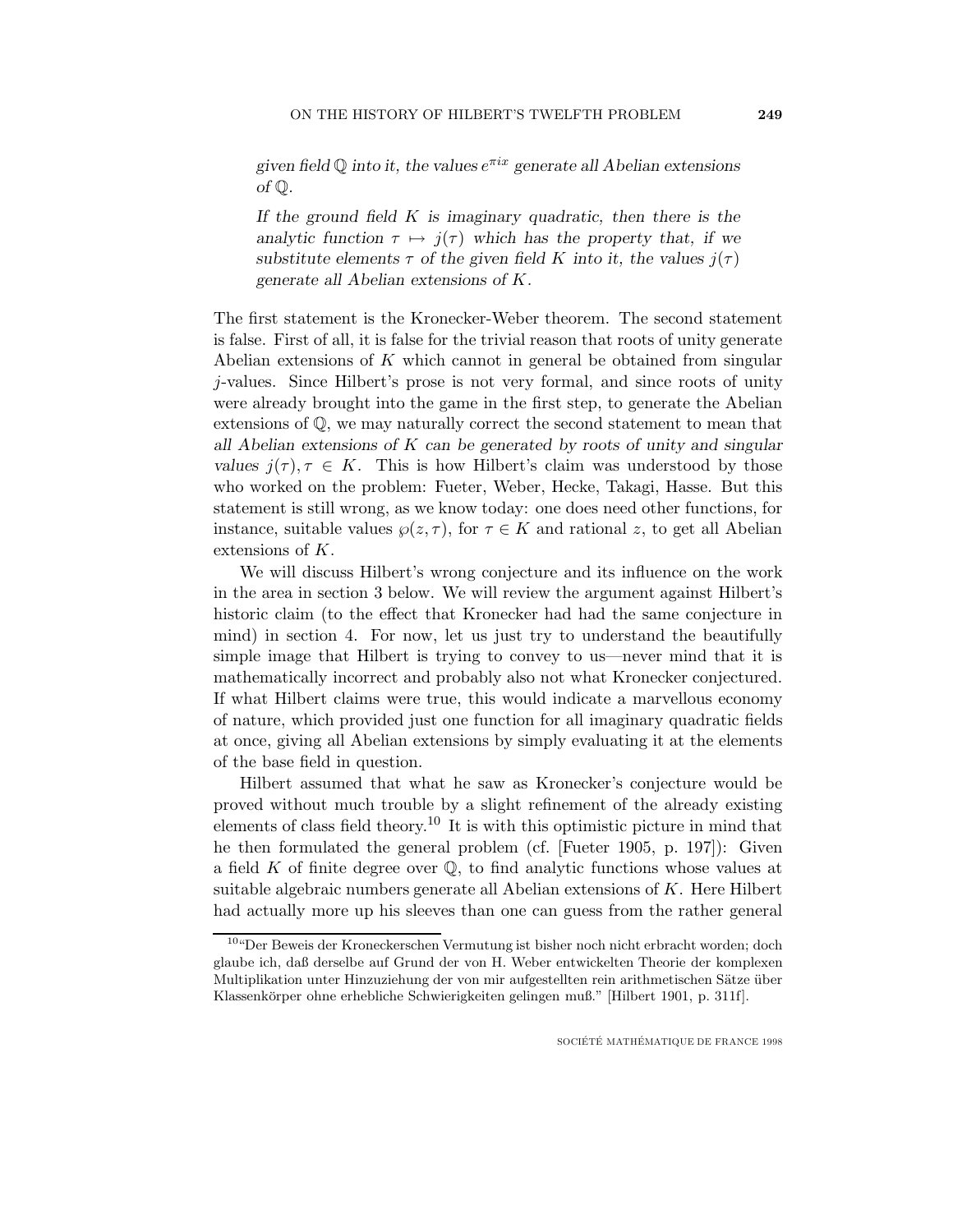discussion of the analogies between function theory and algebraic number theory which he inserts into the text of the 12th problem. We will briefly discuss his research programme in section 5 below.

Even today, as we are approaching the centenary of Hilbert's lecture, we are still waiting to see these analytic functions and their special values in general. Meanwhile, it seems clear that generalizing the theory of complex multiplication is not going to do this job for us.

# **2. The "Theorem of Kronecker and Weber"**

In [Kronecker 1853, p. 10] we read:

"... We obtain the remarkable result: 'that the root of every Abelian equation with integer coefficients can be represented as a rational function of roots of unity'... $^{"11}$ 

Thus Kronecker seems to claim that he has established the theorem which today goes by the name of Kronecker and Weber. But in fact, in 1853, his terminology of "Abelian equations" only referred to equations with cyclic Galois group. This is of course the crucial case of the theorem, and the reduction to it of the general case is indicated for instance in [Kronecker 1877, p. 69]. Another problem with the above quote is that in [Kronecker 1853, p. 8] he indicates that he has not been able to deal with the case of cyclic extensions of degree  $2^{\nu}$ , with  $\nu$  at least 3.

Kronecker's contemporaries apparently did not think he had a valid proof of the result. Hilbert for instance, in [Hilbert 1896, p. 53], distinguishes between Kronecker who "stated" (*aufgestellt*) the theorem, and Weber who gave a "complete and general proof" of it. I happily go along with Olaf Neumann saying: "Nowadays it is hard to estimate to what extent Kronecker really could prove his theorem."<sup>12</sup> Still, it is conceivable that new light might be shed on this and other questions by a perusal of the handwritten notes of Kronecker's Berlin courses of which a remarkably rich collection, from between 1872 and 1891, is one of the historical treasures of the library of the Strasbourg Mathematical Institute.<sup>13</sup>

<sup>&</sup>lt;sup>11</sup>... ergiebt nämlich das bemerkenswerthe ... Resultat: "daß die Wurzel jeder Abelschen Gleichung mit ganzzahligen Coëffizienten als rationale Function von Wurzeln der Einheit dargestellt werden kann"...

 $12$ [Neumann 1981, p. 120]. Much of the present section owes to this careful article.

<sup>&</sup>lt;sup>13</sup>There are 27 bound volumes of handwritten notes. They belonged to Kurt Hensel. After Hensel's death, in the Summer of 1942, several hundred items of his personal mathematical library were sold by his daughter-in-law to the (Nazi) Reichs-Universität Straßburg.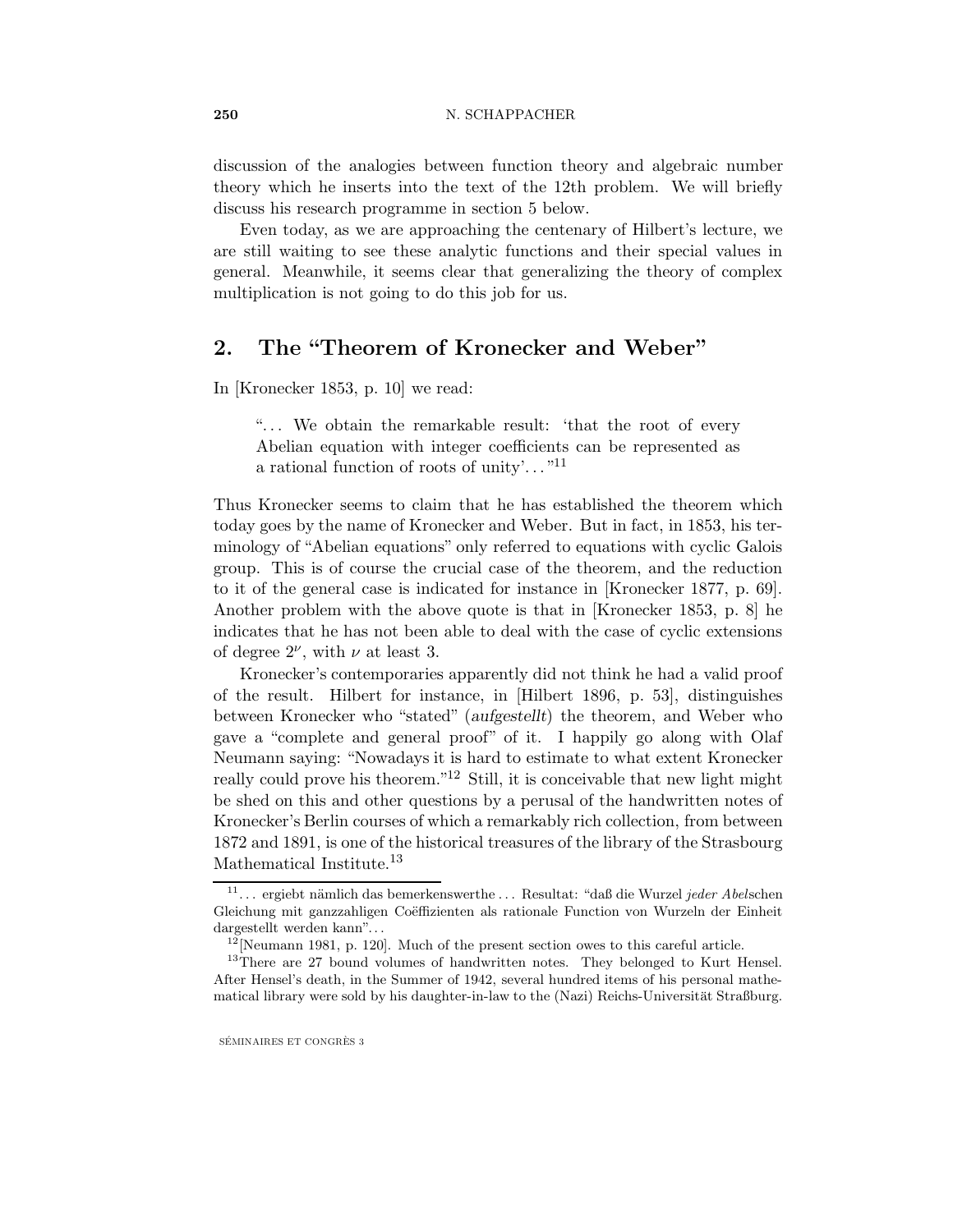Kronecker was very pleased with the theorem.<sup>14</sup> He proudly emphasized [Kronecker 1856, p. 37] the novelty that it does not reduce certain algebraic numbers to others of smaller degree, but rather elucidates their nature by linking them with cyclotomy.

It is astonishing how comparatively little attention Heinrich Weber (5 March  $1842<sup>15</sup>$  17 May 1913) and his work have received so far among historians of mathematics and among mathematicians.<sup>16</sup> He is remembered for having been the nineteenth century German mathematician who acccepted the greatest number of job offers from different universities. Thus he held positions at Heidelberg, Zürich, Königsberg, Berlin, Marburg, and Göttingen (chair of Gauss - Dirichlet - Riemann - Clebsch - Fuchs - Schwarz),... before he finally moved from there to Strasbourg in 1895. David Hilbert was Weber's successor in Göttingen; he had been Weber's student back in Königsberg, along with Hermann Minkowski.

Weber moved from mathematical physics to algebra and number theory. His achievements that are remembered include the following.

- The fundamental paper [Dedekind and Weber 1882] where the notion of point on an abstract algebraic curve is defined for the first time in history, thus taking a decisive step towards the creation of modern algebraic geometry. Looking up "H. Weber" in the index of [Bourbaki 1984] leads one only to numerous allusions to this one article.
- His Lehrbuch der Algebra in three volumes: [Weber 1894, 1896, 1908]. Suffice it to say here that this work marks the transition from the late 19th century treatment of algebra<sup>17</sup> to the "modern algebra" whose first full-fledged textbook treatment was going to be van der Waerden's wellknown treatise of 1930–31.<sup>18</sup> The third volume [Weber 1908] would not

M.Kneser kindly found out the correspondence between Hasse and Marieluise Hensel concerning this transaction in NSUG, *Nachlaß* Hasse, 24, p.3.

<sup>&</sup>lt;sup>14</sup>See for instance [Kronecker 1877, p. 69], where he adds the comment: "Dieser Satz giebt, wie mir scheint, einen werthvollen Einblick in die Theorie der algebraischen Zahlen; denn er enthält einen ersten Fortschritt in Beziehung auf die naturgemässe Classification derselben, welcher über die bisher allein beachtete Zusammenfassung in Gattungen hinausführt."

 $15$ In [Voss 1914] the 5th of May is given as the day of birth. This mistake is repeated quite often in the literature.

 $^{16}$ Published exceptions are [Frei 1989, 1995], cf. also [Katsuya 1995]. For Weber's administrative role in Straßburg, see [Manegold 1970, p.195ff] and [Craig 1984, pp.141-145]. Cf. [Wollmershäuser 1981]. See also the preprint [Schappacher and Volkert 1998].

<sup>&</sup>lt;sup>17</sup>As represented for instance by the famous book by Camille Jordan, Traité des substitutions et des équations algébriques, recently re-edited by Éditions Jacques Gabay, Paris, 1989.Weber's Algebra resembles Jordan's treatise in many respects.

<sup>18</sup>Recently re-edited as *Algebra*, Springer, 1993.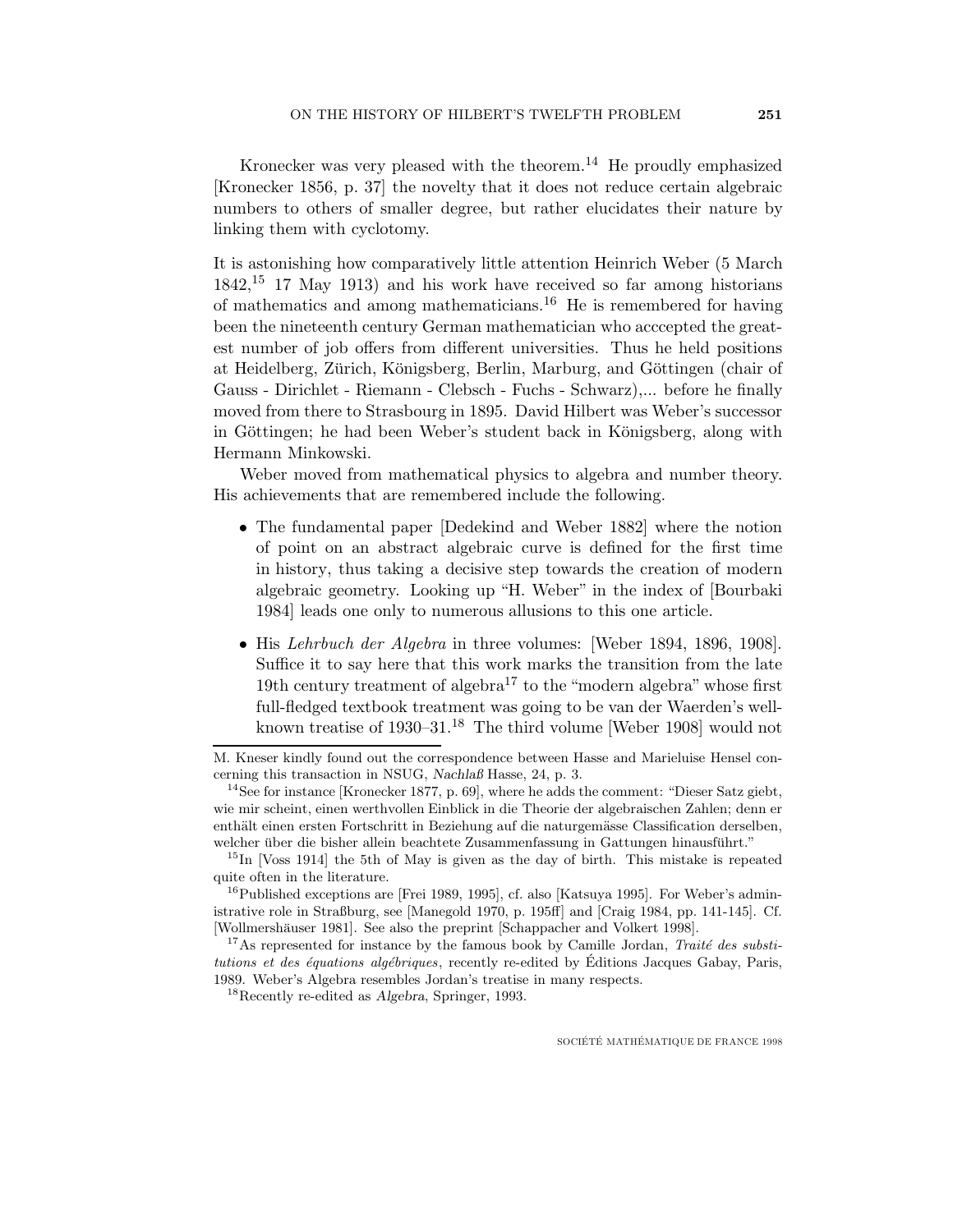#### **252** N.SCHAPPACHER

be called algebra today. It is in fact the second, thoroughly reworked edition of [Weber 1891], and contains a classical treatment of elliptic functions, especially their arithmetic theory, along with parts of algebraic number theory and class field theory, as well as a small chapter on differentials of curves in the higher rankcase including Riemann-Roch.

- Generalizing slightly from a lecture of Dedekind's of 1856/57, Weber was the first to define our abstract notion of group in print: [Weber 1893]. This made it into the Lehrbuch der Algebra, see the beginning of [Weber 1896]. See also [Franci 1992, p. 263] for a few details and relevant references.
- Weber had a leading role in the edition of Riemann's Collected Papers which is particularly remarkable for making important parts of Riemann's Nachlaß available as well.
- Weber developed a notion of class field in [Weber 1897-98]; see also [Weber 1908, p. 164]. Cf. [Frei 1989], [Katsuya 1995, 1.3]. He emphasized the decomposition behaviour, as opposed to Hilbert's chief interest in the unramifiedness of the (Hilbert) class field. More precisely, we read in [Weber 1908, p. 164]: "Definition of the class field. The prime ideals  $\mathfrak{p}_i$  of degree one in the principal class  $\overline{A_1}$ , and only these, are to split in the field  $\mathfrak{K}(A)$  again into factors of degree 1."<sup>19</sup> This definition enables the argument (which follows our quote) that was to remain the essence of the "analytic part of class field theory" for almost half a century: the deduction of the inequality " $n \geq h$ " from the analysis near  $s = 1$  of partial zeta-functions of the ground field and the class field.<sup>20</sup>

Weber's numerous contributions to elementary mathematics (partly in joint work with Wellstein) are all but forgotten, and so are many of his widespread interests, which are however well reflected in the Festschrift for his 70th birthday.<sup>21</sup> Klein portrayed Weber as a particularly flexible mind.<sup>22</sup>

<sup>&</sup>lt;sup>19</sup>"Definition des Klassenkörpers. Die Primideale  $\mathfrak{p}_i$  ersten Grades der Hauptklasse  $\overline{A_1}$ , und nur diese, sollen im Körper  $\mathfrak{K}(A)$  wieder in Primideale ersten Grades zerfallen."<br><sup>20</sup>The terminology of "ray classes" etc., if not the corresponding concepts, seem to be

due to Fueter; see [Fueter 1903, 1905]. Fueter appears to give insufficient credit to [Weber 1897-98].Fueter's works are not mentioned in [Frei 1989].

 $^{21}$ Festschrift Heinrich Weber zu seinem siebzigsten Geburtstag am 5. März 1912 gewidmet von Feunden und Schülern, mit dem Bildnis von H. Weber in Heliogravüre und Figuren im Text, Leipzig und Berlin: Teubner, 1912.

<sup>&</sup>lt;sup>22</sup>"H. Weber ist 1842 in Heidelberg geboren, wo er auch seine Studien beginnt und bei Helmholtz und Kirchhoff hört. Von 1873–83 wirkt er in Königsberg, 1892–95 ist er Ordinar-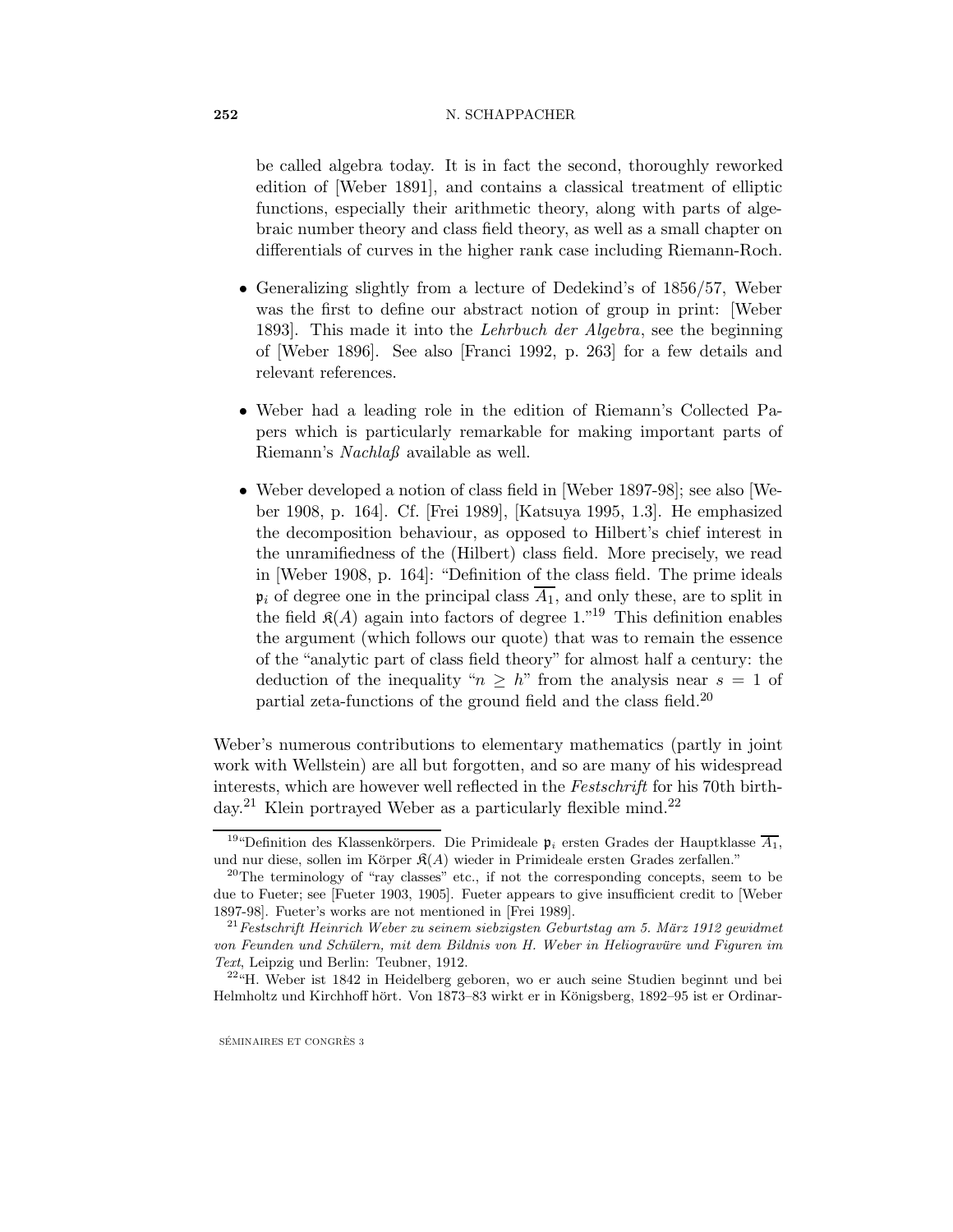Given this somewhat eclectic appreciation of Weber's achievements today it is maybe not surprising that, in spite of some similar criticism by Frobenius of Weber's proof of the Kronecker-Weber theorem in [Weber 1909],<sup>23</sup> it seems to have gone unnoticed until 1979 that the 'proofs' of the Kronecker-Weber theorem proposed in [Weber 1886, 1896], and [Weber 1908] were also not valid, due to a basic miscalculation of the Galois action on certain complicated Lagrange resolvents at the very beginning of the argument.<sup>24</sup> For the details we refer to the concluding comments in [Neumann 1981, pp. 124–125]. So it was in fact Hilbert himself who gave the first valid proof of the result, in [Hilbert 1896]. Weber published his first correct proof at age 69, two years before his death, in [Weber 1911]. As Olaf Neumann suggests, it would be fitting to refer to the result as the theorem of Kronecker-Weber-Hilbert.

One may speculate [Neumann 1981, p. 124] that Weber was in fact misled by Kronecker's composition of Abelian equations. If so, this would provide a beginning of an explanation of this error within the historical context. Such an explanation seems desirable because otherwise it is all too uncanny to see the author of the Lehrbuch der Algebra deceiving himself at an essential place about the Galois action in the composite of two normal extensions.

Today it is common to deduce the theorem from the existence theorem of class field theory. But there are also a number of direct proofs in the literature: [Speiser 1919], [Čebotarev 1924], [Šafarevič 1951], [Zassenhaus 1968-69], [Greenberg 1974-75] and [Washington 1982, chap. 14].

ius in Göttingen; dann geht er nach Straßburg, wo er 1913 stirbt. Er ist eine schmiegsame und doch wieder energische Natur und besitzt eine wunderbare Fähigkeit, leicht in ihm zunächst fremde Auffassungen einzudringen, so z.B. in die Riemannsche Funktionentheorie und die Dedekindsche Zahlentheorie. Diese seine Anpassungsfähigkeit hat es ihm ermöglicht, auf fast allen Gebieten unserer Wissenschaft in den letzten Dezennien mitzuarbeiten und die umfassenden Lehrbucher, den Weber-Wellstein, den Riemann-Weber, die Algebra zu ¨ schaffen, die wir alle kennen und benutzt haben. Seiner Mitwirkung an der Herausgabe von Riemanns Werken 1876 wurde bereits gedacht; die zweite Auflage 1892 hat Weber allein besorgt." [Klein 1926, p. 275].

<sup>&</sup>lt;sup>23</sup>See the excerpt [Frobenius 1911] from the letter of Frobenius to Weber, 19 June 1909, in NSUG  $8^\circ$  Cod. Ms. philos. 205, which corrects some flaws in Weber's preceding proof [Weber 1909], and suggests the simpler arguments for the following paper [Weber 1911]. Cf. the surrounding letters by Frobenius in NSUG, loc. cit.

<sup>&</sup>lt;sup>24</sup>See for instance [Weber 1896, p. 209, formula  $(7)$ ]. This formula is incorrect as soon as the radicals and the roots of unity entering into the resolvent form extensions of <sup>Q</sup> which are not linearly disjoint. Personally, I hit upon this problem when I proposed to Mlle A. Rauch a *mémoire de maîtrise* with a view to rewriting Weber's proof in modern notation.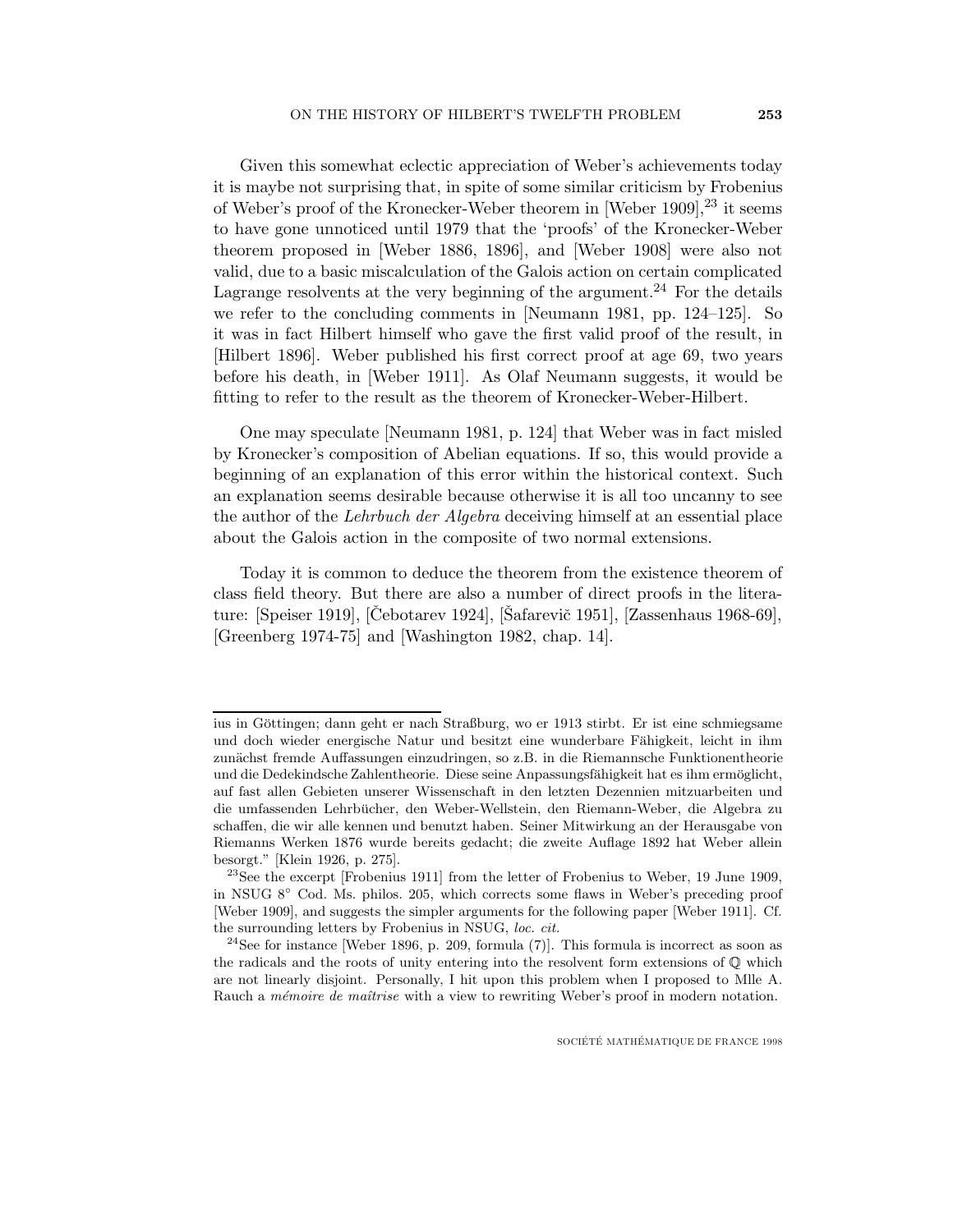#### **254** N.SCHAPPACHER

# **3. Work on Hilbert's claim for imaginary quadratic fields**

Around the turn of the century a number of Hilbert's students were involved in a research programme one of the centres of which was Hilbert's 12th problem. For the more arithmetic development of class field theory, one has to mention in particular Ph. Furtwängler and F. Bernstein—see the 1903 volume of the *Göttinger Nachrichten*. On what was then seen as the function theoretic side of the problem, there was O. Blumenthal, and later E. Hecke—see section 5 below. But it was the Swiss mathematician Rudolf Fueter who attacked the 12th problem head on in [Fueter 1903, 1905], adopting the following philosophy which, one may assume, was inspired by Hilbert.

Suppose that, for a given number field  $K$  — say, Galois over  $\mathbb{Q}$ , as Fueter always assumes —, analytic functions have been constructed certain "singular" values of which generate a lot of Abelian extensions of  $K$ . We would then like to have a general class field theoretic method to prove that these values suffice to generate *all* Abelian extensions of K. The method proposed by Fueter comes down to the observation that we are done if we can show that all ray class fields are contained in what the special values give us. Indeed, it would follow from the Hauptsatz of chapter IV [Fueter 1905, p. 232] that every Abelian extension of  $K$  is contained in a suitable ray class field. The execution of this strategy in [Fueter 1905] is, however, invalidated in the case of Abelian extensions of even degree by a group theoretical mistake in the reduction steps of the first chapter [Fueter 1905, p. 207].<sup>25</sup>

Still, Fueter's strategy could have very well led to a timely *destruction* of Hilbert's overly optimistic claim. For the convenience of the reader, let us explain this in the classical ideal theoretic language of class field theory, say, like in [Hasse 1926a]. A comparison with [Fueter 1905], and in particular with [Weber 1908] shows that such a refutation of Hilbert's claim would have been well within the reach of these authors at the beginning of the century.<sup>26</sup>

Let K be an imaginary quadratic number field, and  $\mathfrak{o}_K$  its ring of integers. The values  $j(\tau)$ ,  $\tau \in K \cap \mathcal{H}$ , are precisely the j-invariants of lattices  $\mathfrak{a} \subset \mathbb{C}$ such that the ring of multipliers of the lattice,  $\mathfrak{o}_{\mathfrak{a}}$ : =  $\{\alpha \in \mathbb{C} \mid \alpha \mathfrak{a} \subset \mathfrak{a}\}\)$ , is an order in K, *i.e.*, is of the form  $\mathfrak{o}_{\mathfrak{a}} = \mathfrak{o}_f = \mathbb{Z} + f \cdot \mathfrak{o}_K$ , for some integer  $f \geq 1$ . Now, given such an order  $\mathfrak{o}_f$ , the extension  $K_f = K(j(\mathfrak{a}))$  does not depend on the lattice  $\mathfrak a$  such that  $\mathfrak o_{\mathfrak a} = \mathfrak o_f$ . In fact, all of these values  $j(\mathfrak a)$ are conjugate over  $K$ , and their number equals the class number of proper

<sup>&</sup>lt;sup>25</sup>See [Fueter 1914, p. 177f, note ∗∗]. <sup>26</sup>A modern, extremely concise justification of the claims which we will use can be obtained from [Serre 1967].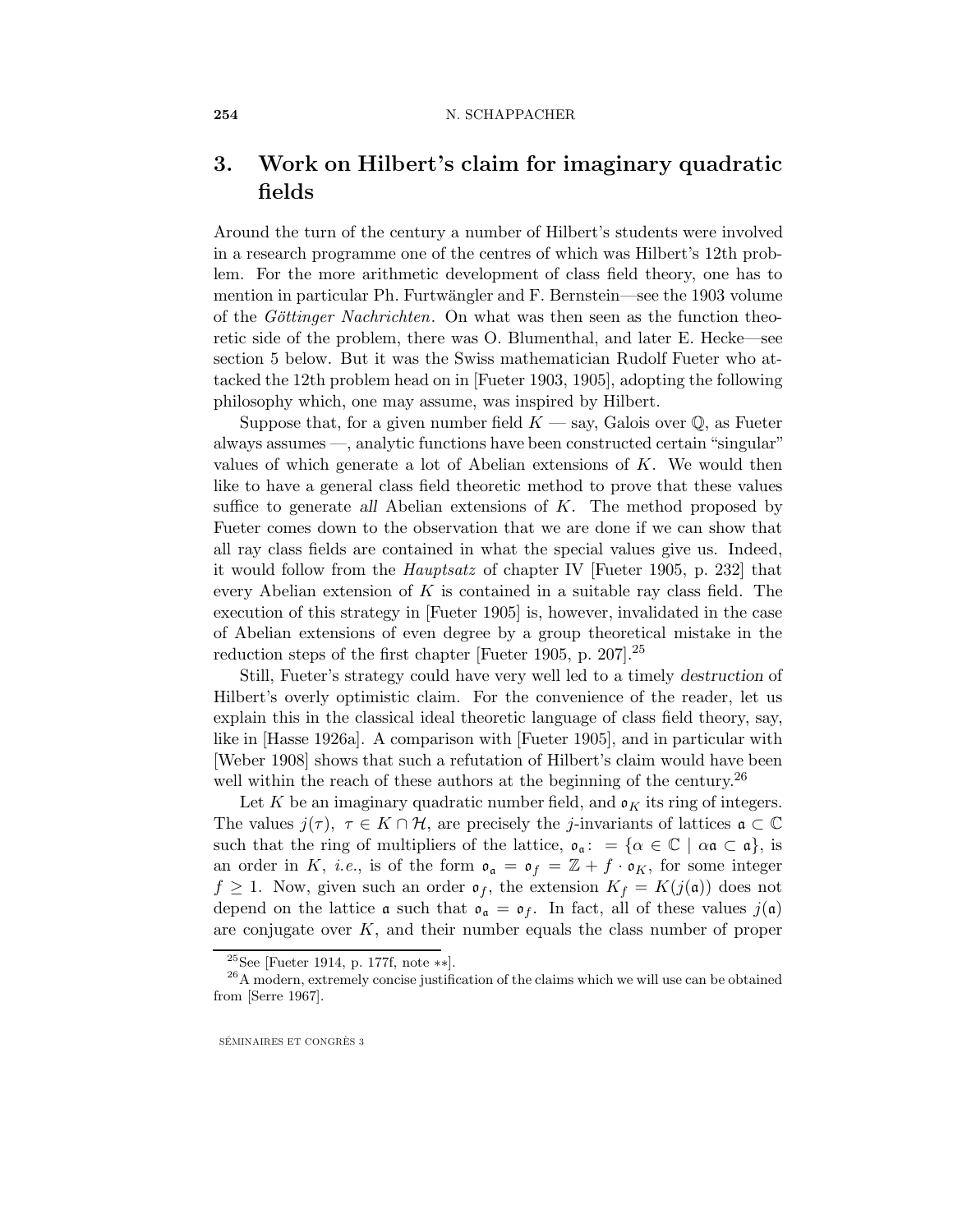$\mathfrak{o}_f$ -ideals. The field thus obtained is an Abelian extension of K which Weber called *Ordnungskörper* (for the conductor  $f$ , which Weber calls  $Q$ ), and which he recognized as the class field associated with the group of ideals prime to f, modulo principal ideals generated by elements  $\alpha \in K^*$  satisfying

$$
\alpha \equiv r \pmod{f}, \quad \gcd(\alpha, f) = 1
$$

for some rational number r depending on  $\alpha$  see [Weber 1908, § 124]. Today this field is called the *ring class field* of K modulo f, a terminology going back to Hilbert.

Since roots of unity generate the ray class fields of Q, the Abelian extension of K generated by  $K_f$  and by the f-th roots of unity corresponds to the group of principal ideals generated by elements

$$
\alpha \equiv r \pmod{f}, \quad r^2 \equiv 1 \pmod{f}, \quad \gcd(\alpha, f) = 1
$$

for some rational number r depending on  $\alpha$ . These conditions do not in general imply that  $\alpha \equiv \pm 1 \pmod{f}$ . But it is this latter condition that describes the ray class field of conductor  $f$  of  $K$ , because  $K$  being totally imaginary there is no real place to distinguish between the two units  $\pm 1$ .<sup>27</sup> The essential gap between the two conditions is that one may have different signs at different prime divisors of f. Thus, if we call  $K'$  the union of the fields  $K_f$ , for all f, and K'' the union of all ray class fields of K, then  $Gal(K''/K')$ is an infinite product of groups of order 2. Therefore, even independently of the existence theorem of class field theory, which says that  $K'' = K^{ab}$ , the field  $K'$  proposed by Hilbert in his 12th problem is not big enough to contain all Abelian extensions of K.

On the 4th of July, 1903, Heinrich Weber wrote to his former student and friend David Hilbert to tell him that now, after the end of the teaching term, he felt free to embarkagain on some serious work, and asked him for information about works of Hilbert's students on Complex Multiplication. He explained that he had been out of touch with this theory for a while and had to start by learning the new developments. He mentioned that he had just received Fueter's thesis [Fueter 1903] which "looks very promising, judging from its title and the table of contents."<sup>28</sup>

 $27$ As Takagi points out nicely in [Takagi 1920, p. 103ff], the ray class fields of K are analogous to the maximal totally real subfields of the cyclotomic fields. He had himself overlooked this point in his work on extensions of  $\mathbb{Q}(i)$ , see [Takagi 1903, p. 28]; cf. footnote 34 below.

 $^{28}$ NSUG,  $8^{\circ}$  Cod. Ms. philos. 205, sheets 39–40. Unfortunately the letters from Hilbert to Weber do not seem to have survived...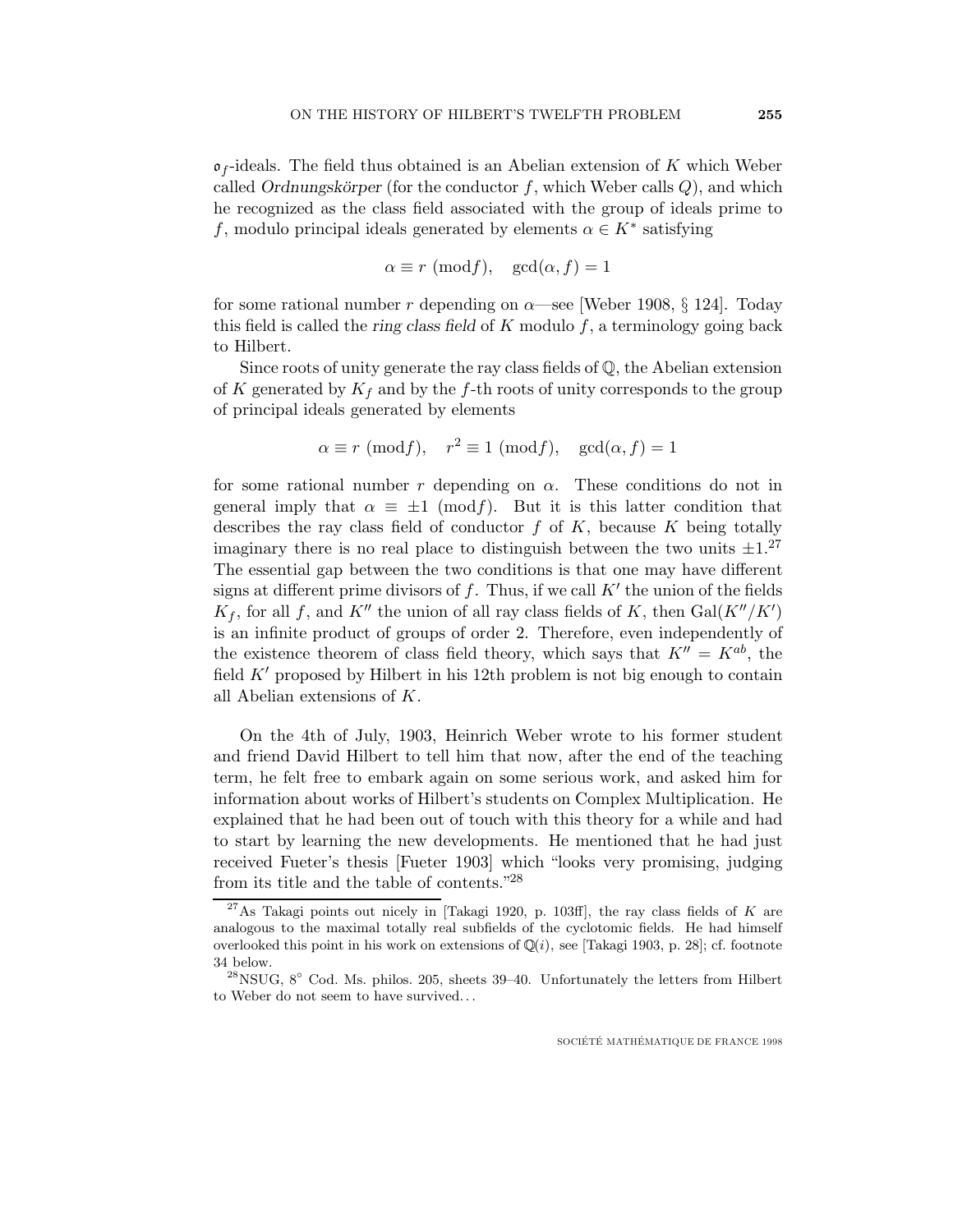**256** N.SCHAPPACHER

What he did not mention in this letter was the work of his own student Daniel Bauer at Strasbourg who submitted his dissertation [Bauer 1903] that same year. There Bauer studies the following conjecture which Weber had made in a vague form—in agreement with Hilbert's conjecture, although Weber probably wrote this down before Hilbert's lecture at the Paris ICM —in his encyclopedia article [Weber 1900, end of §11, p. 731]. Let  $\mathfrak{a} \subset \mathbb{C}$  be as above a lattice such that  $\mathfrak{o}_{\mathfrak{a}}$  is an order of the imaginary quadratic field K. above a lattice such that  $\mathfrak{v}_\mathfrak{a}$  is an order of the imaginary quadratic field  $\Lambda$ .<br>(Bauer's thesis excludes the cases where  $K = \mathbb{Q}(\sqrt{-3}), \mathbb{Q}(\sqrt{-4}), i.e.,$  where  $\mathfrak{o}_K$  has extra units besides  $\pm 1$ ). Let m be any  $\mathfrak{o}_K$ -ideal prime to the conductor of  $\mathfrak{o}_{\mathfrak{a}}$ . Define the m-th *Teilungskörper*  $\mathfrak{T}_{\mathfrak{m}}$  to be the extension of  $K(j(\mathfrak{a}))$ generated by the m-division points of Weber's  $\tau$ -function associated to the lattice a. In the cases without extra units (the only ones that Bauer considers), this is just a weight zero variant of the Weierstrass  $\wp$ -function: up to a rational factor,  $\tau(z)$  equals  $\frac{g_2(a)g_3(a)}{\Delta(a)}\wp(z; a)$ . Today we may say that  $\mathfrak{T}_m$  is the field generated over  $K(j(\mathfrak{a}))$  by the x-coordinates of the points annihilated by all elements of m, on a model defined over  $K(j(\mathfrak{a}))$  of the elliptic curve  $\mathbb{C}/\mathfrak{a}$ .  $\mathfrak{T}_{\mathfrak{m}}$  is certainly Abelian over  $K(j(\mathfrak{a}))$ . Weber suggests [loc. cit.] that these Teilungskörper are always contained in suitable composites of ring class fields of K and cyclotomic fields.

Bauer purports to prove that, if  $\mathfrak{m} = p \cdot \mathfrak{o}_K$ , for an odd prime number p, then the field generated over K by  $K_p$  and the p-th roots of unity coincides with  $\mathfrak{T}_{\mathfrak{m}}$  [Bauer 1903, p. 4 and p. 32f]. This cannot be quite right in the case where p splits into the product of two prime ideals in  $\mathfrak{o}_K$ , because then we may choose, in the class field theoretic analysis of the fields in question, different signs at the prime divisors of p. I have not traced down Bauer's arguments. They are coached in terms of Jacobi's elliptic function sn rather than Weber's  $\tau$ .

In the third volume of his Lehrbuch der Algebra, Weber [1908] discusses fields called *Teilungskörper* at various places, first in  $\S 154$ . There he considers the fields  $\mathfrak{T}_{\mathfrak{m}}$  defined above, under the additional assumption that  $\mathfrak{o}_{\mathfrak{a}} = \mathfrak{o}_K$ , so that  $K(j(\mathfrak{a}))$  is the Hilbert class field  $K_1$  of K. Taking division values of the  $\tau$ -function, rather than the field generated by both coordinates of the m-torsion points of an elliptic curve isomorphic to  $\mathbb{C}/\mathfrak{o}_K$  defined over  $K_1$ , can be seen today to be the geometric analogue of the fact that we cannot distinguish between  $\pm 1$  in the ray condition. Note in passing that adjoining all the coordinates of torsion points does not in general give Abelian extensions of  $K.29$ 

SÉMINAIRES ET CONGRÈS 3

 $29$ This is related to a condition introduced by Shimura into the theory of Abelian varieties with complex multiplication. For the case of elliptic curves, see for instance [Schappacher 1982].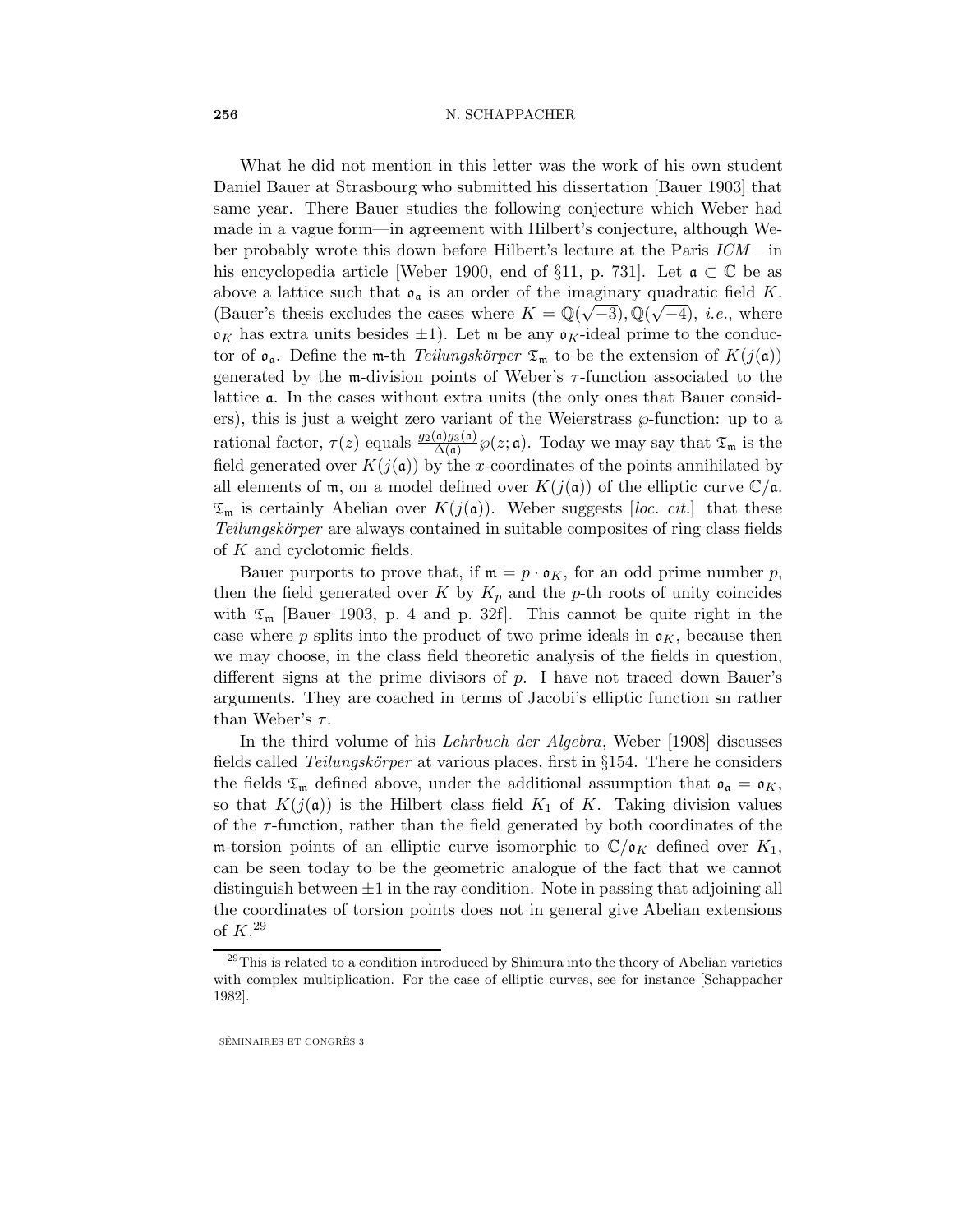Hasse in his particularly tidy work[Hasse 1927] showed how to construct the ray class fields of K directly from these Teilungskörper  $\mathfrak{T}_{\mathfrak{m}}$ . Weber however, for technical reasons, was led, in the third part of [Weber 1897-98] as well as in [Weber 1908], to workwith more complicated fields, replacing the  $\tau$ -function by certain quotients of theta series. These fields he still calls *Teilungskörper*, and denotes them by the same symbol  $\mathfrak{T}_{\mathfrak{m}}$  [Weber 1908, § 158, end]. As Hasse points out in [Hasse 1926a, p. 55], Weber even gets caught up in a confusion between the two sorts of fields in [Weber 1908,  $\S$  167, (5)]. Let us gloss over this additional problem here. Then Weber finally derives for his Teilungskörper  $\mathfrak{T}_{\mathfrak{m}}$  in [Weber 1908, § 167] a class field theoretic description which in our language pins them down as the ray class fields of  $K$ , modulo given ideals  $m$  of  $\mathfrak{o}_K$ .<sup>30</sup>

Then he sets out in [Weber 1908, § 169] to show that the ray class fields can be indeed generated over  $K$  by singular moduli and roots of unity. If  $m$ is an ideal of  $\mathfrak{o}_K$  dividing the rational integer f, Weber wants to conclude the congruence  $\alpha \equiv \pm 1 \pmod{m}$  from the conditions  $\alpha \equiv r \pmod{f}$ ,  $r^2 \equiv$ 1 (modf). Now, this is alright if m is the power of a prime ideal of  $\mathfrak{o}_K$  not dividing 2. But Weber thinks he can always reduce to this case without loss of generality. In fact, at the end of [Weber 1908, § 158], he had claimed that any *Teilungskörper*  $\mathfrak{T}_{\mathfrak{m}}$  was the composite of various *Teilungskörper*  $\mathfrak{T}_{\mathfrak{n}}$  with n equal to powers of prime ideals. This were true if he had adjoined all the coordinates of torsion points, not just division values of particular functions. Translating back to the characterization by ray class groups, Weber overlooked precisely the possibility of choosing different signs in  $\pm 1$  modulo different prime factors of m.

This is how Weber missed his chance to disprove Hilbert's claim in the third volume of his Lehrbuch der Algebra [Weber 1908,  $\S 169$ ].<sup>31</sup>

As late as 1912 Erich Hecke, another thesis student of Hilbert's, assures us in the preface to his thesis [Hecke 1912] that Fueter has proved Hilbert's claim in [Fueter 1905, 1907]. He is careful to add, however, a footnote to the effect that Fueter will fill a few gaps in his proof in a booksoon to be published. As a matter of fact, this book was to appear only in 1924, more than 20 years after Fueter had begun working on the problem under Hilbert's guidance (and then it was promptly mauled by Hasse in his merciless review [Hasse 1926b]. . . ). Ten years before the book, one year after Heinrich Weber's death, the general agreement on Hilbert's claim had finally come to an end in [Fueter 1914].

 $30$  For details see [Hasse 1926a, p. 43f]. Even though this is not at all recalled in the later sections of Viertes Buch of [Weber 1908], it seems that Weber actually restricts attention to ideals m prime to 2 all along.

 $31$ One more incorrectness in this part of [Weber 1908] is mentioned in [Hasse 1926a, p. 55].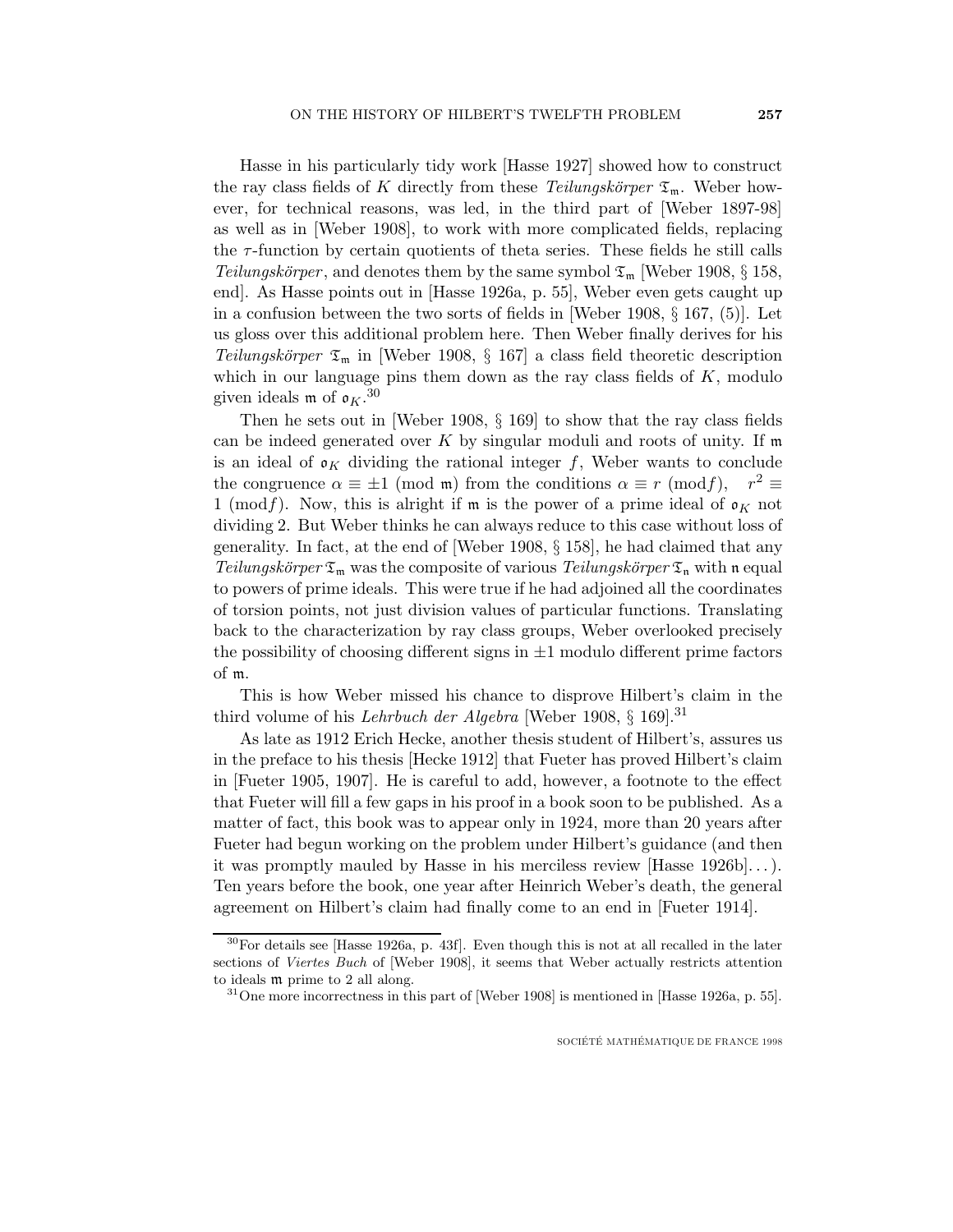This long article shows a rather hapless Fueter. He now has a counterexample to Hilbert's claim: for  $K = \mathbb{Q}(i)$ , the field  $K(\sqrt[4]{(1+2i)})$  cannot be generated by singular moduli and roots of unity. He has also understood the group theory mistake he had made in [Fueter 1903]. Furthermore, he guesses what the correct picture is going to be: the Teilungskörper will do the job, and in general they are strictly bigger than the fields considered by Hilbert. He formulates this as the Hauptsatz [Fueter 1914, p. 253] and claims it explicitly ("Dagegen gilt der Hauptsatz..."). Then he talks about what one has to do to prove this. His problem is precisely the one that Hasse solved in [Hasse 1927]: to work with Weber's original definition of the Teilungskörper and see its relation to the ray class fields. Since he does not know how to do this, he explains that "the investigation necessitates a discussion of the function theoretic side of the problem. I have not yet executed these considerations, and they would have actually led too far astray. I will cover this problem in its full context in a Teubner textbook. But I do believe that I have made sufficient progress on the number theoretic side."32

It was Teiji Takagi who got there first. In the final chapter V of his momentous paper  $\text{[Takagi 1920]}$  — which he wrote up when the end of the War and the upcoming first postwar ICM (Strasbourg 1920) promised the renewal of contact with European colleagues [Iyanaga 1990, p. 360f] — the author does what Weber should have done in the third volume of his *Lehrbuch der Algebra*. In fact, Takagi follows Weber as closely as he can, working with the modified, more complicated *Teilungskörper*, but getting things right. To be sure, the crucial thing that Weber could not have done easily 15 years before Takagi is the proof of the fact that every Abelian extension of  $K$  is contained in a suitable ray class field. Takagi, in [Takagi 1920, p. 90, Satz 28], deduces this in complete generality as the key result of his tremendous development of general class field theory, which occupies the bulk of the article [Takagi 1920] and which in turn was made possible also by prior work of the Hilbert school, in particular Ph. Furtwängler. Cf. [Katsuya 1995, § 3].

Believing his own account [Iyanaga 1990, p. 360], one concludes that Takagi had "started his own serious investigations on class fields in 1914 when World War I began  $\dots$  because he could not expect the flow of academic

 $^{32}$ Ist dagegen die Körperklassenzahl von 1 verschieden, so verlangt die Untersuchung ein Eingehen auf die funktionentheoretische Seite des Problems.Diese Betrachtungen habe ich noch nicht durchgeführt, sie würden auch zu weit abseits führen. Ich werde dieses Problem in einem Teubnerschen Lehrbuche im Zusammenhange darstellen.Doch glaube ich, daß die zahlentheoretische Seite durch meine Entwicklungen ausreichend gefördert ist." [Fueter 1914, p.255].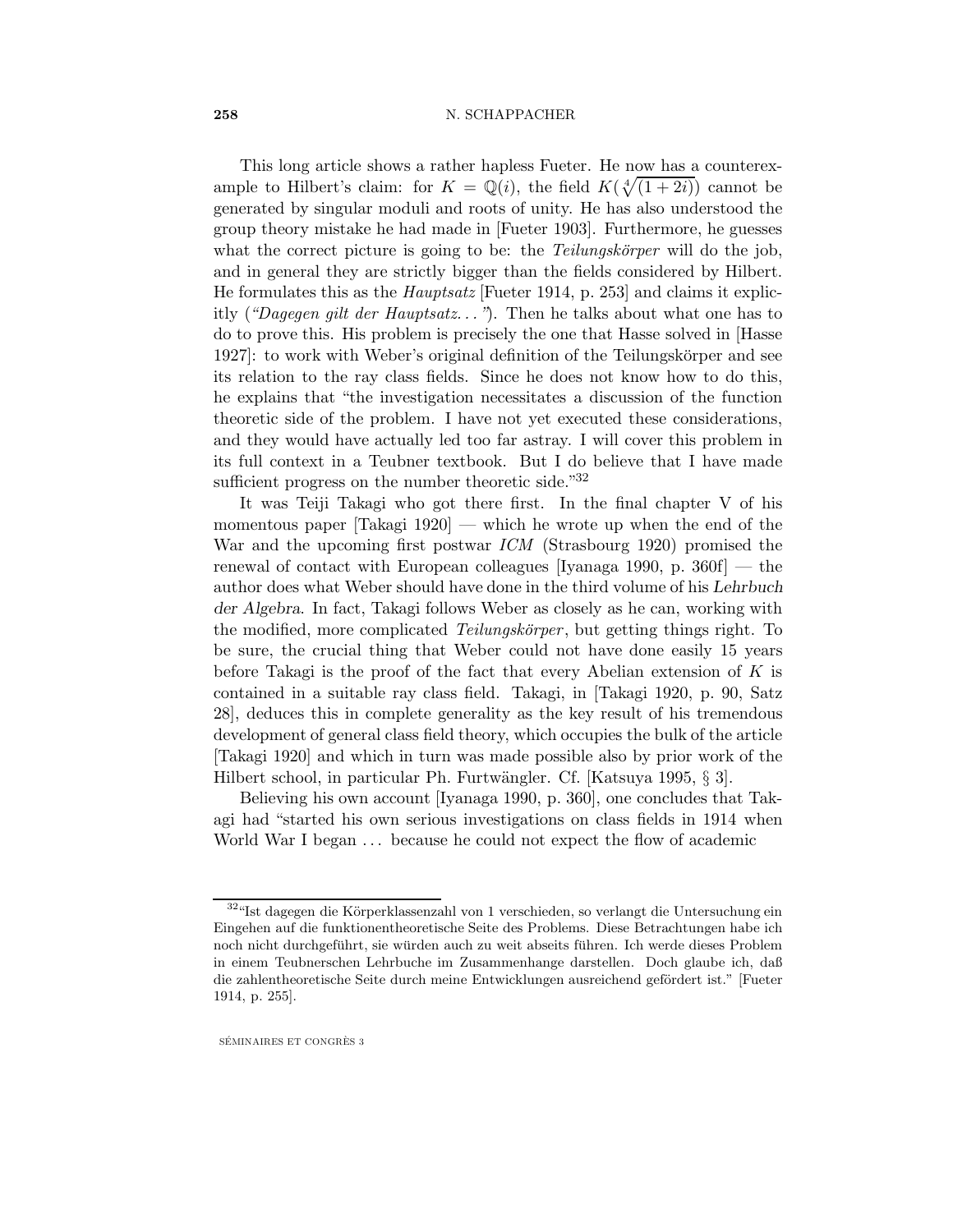books and journals from Germany anymore." [Katsuya 1995, p. 116] But at least in some ways Takagi's fine article of 1920 was the culmination of almost 20 years of workand calls for a flashback. In fact, Takagi had been, so to say, a 'member of the club' all along—yet remained an outsider at the same time. He had come to Germany in 1898 to study, first with Frobenius in Berlin, and as of Spring 1900 with Hilbert in Göttingen. It was Hilbert who supervised his thesis [Takagi 1903] which Takagi finished writing in the Spring of 1901 and submitted to the Imperial University of Tokyo.

Even if Takagi's anecdotal account diminishes Hilbert's direct guidance of the thesis [Iyanaga 1990, p. 357], the influence of the master is evident throughout the thesis: The short introduction, which the author (humbly?) calls "almost superfluous"33, uses close reformulations of sentences from Hilbert's text on the twelfth problem. In particular, Takagi also states Kronecker's conjecture quoting the ambiguous "transformation equations of the elliptic functions with singular moduli." He does not elaborate at all on the meaning of this. What he does in his dissertation is actually quite different in spirit from Hilbert's version of Kronecker's conjecture, although inspired by another work of Hilbert's in the area:

Fixing the base field  $K = \mathbb{Q}(i)$ , Takagi shows that all Abelian extensions of K are contained in the extensions of K generated by division values of the lemniscatic elliptic function, *i.e.*, essentially of the Weierstrass  $\wp$ -function associated to the elliptic curve  $y^2 = x^3 - x$ . The method is to transfer Hilbert's proof of the Kronecker-Weber theorem [Hilbert 1896] to the lemniscatic case.<sup>34</sup>

So from his very first exposure to the problem Takagi was oriented towards division fields rather than general ring class fields. This orientation can be clearly traced through his subsequent publications on complex multiplication.<sup>35</sup> His decisive contribution [Takagi 1920] is therefore also the fruit

 $33$ "Diese fast überflüssigen Einleitungsworte schliesse ich mit dem Ausdruck herzlichsten Dankes an den Herrn Prof. Hilbert in Göttingen, dessen Anregung diese Erstlingsarbeit ihr Entstehen verdankt" [Takagi 1903, p.13]. This sentence seems to contradict the abovementioned anecdote according to which Takagi simply told Hilbert what he was working on and Hilbert accepted...It is presumably because he did not get his doctorate in Göttingen that Takagi is missing from the "Verzeichnis der bei Hilbert angefertigten Dissertationen" in the third volume of Hilbert's Gesammelte Abhandlungen, 1970, pp.431–433.

 $34$ Takagi himself points out in [Takagi 1920, p. 145, footnote 3] a mistake in [Takagi 1903, p. 28]. Cf. our footnote 27 above. Another mistake, concerning [Takagi 1903, p. 29, Hülfssatz 1, is noted and briefly discussed by Iwasawa in [1990, p. 343, footnote 2]. Note that the lemniscatic analogue of the Kronecker-Weber theorem is already claimed, at least vaguely, in [Kronecker 1853, p.11]. The article [Masahito 1994] (which is not always easy to follow, but certainly insists on the importance of the lemniscatic case for the prehistory of complex multiplication in the 19th century) does not mention Takagi's thesis.

 $35$ See Nos 7, 9, and 10 of Teiji Takagi, [*Papers*, pp. 342–351].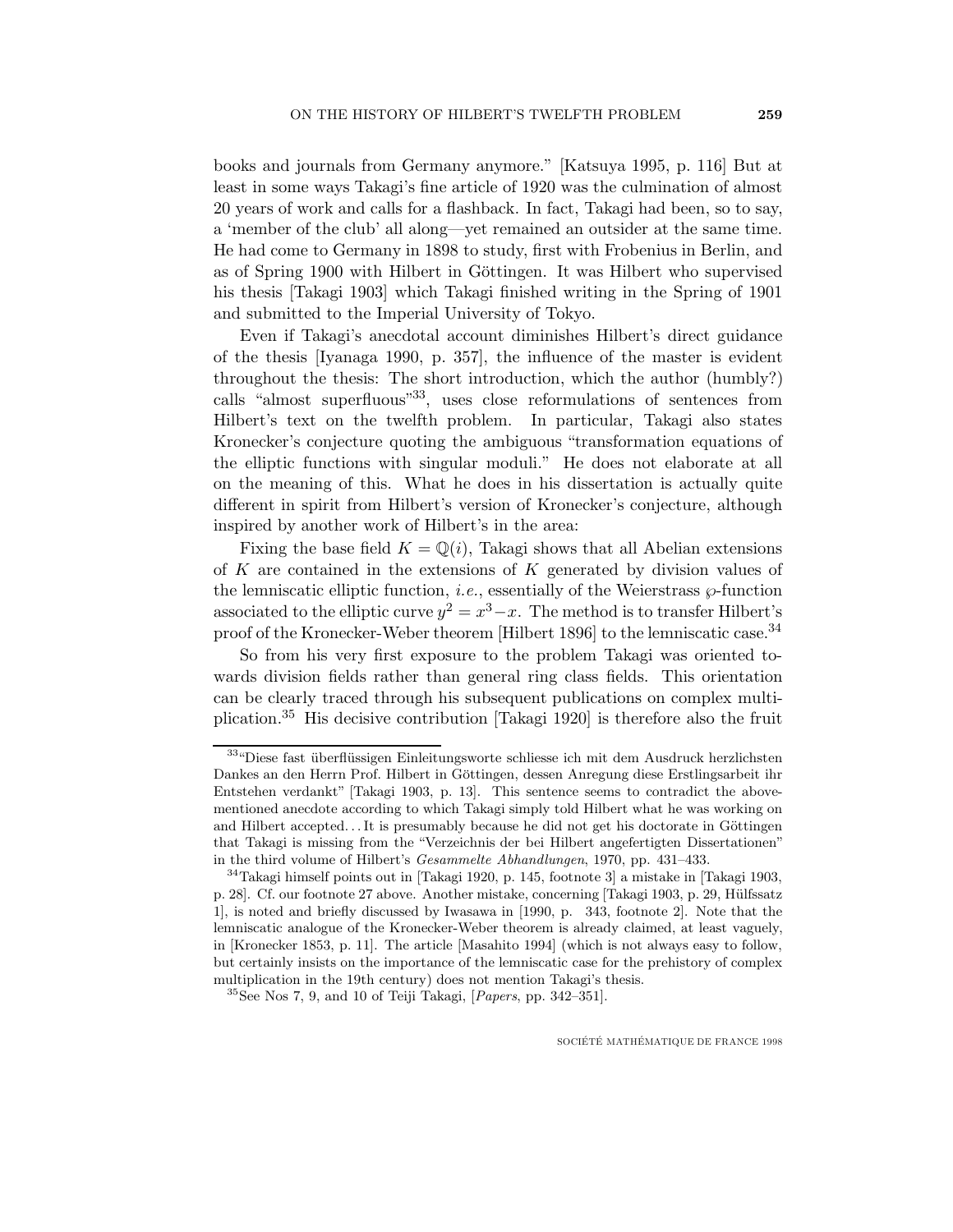of a line of thought independent of the main intention of Hilbert's twelfth problem, yet still suggested by Hilbert, in the very special and concrete case of lemniscatomy.

### **4. "Kronecker's Jugendtraum"**

Kronecker's letter to Dedekind dated 15 March 1880 begins:

"Thankyou very much for your kind lines of the 12th. I believe they are to give me a welcome occasion to let you know that I believe to have overcome today the last of many difficulties that were still withstanding the completion of an investigation which I had taken up again more intensely in the last few months. It concerns the dearest dream of my youth, to wit, the proof that the Abelian equations with square roots of rational numbers are exhausted by the transformation equations of elliptic functions with singular moduli exactly in the same way as the rational integral Abelian equations by the cyclotomic equations."<sup>36</sup>

In section 1 above we have discussed the possible ambiguity of these "transformation equations of elliptic functions with singular moduli." We quoted a passage from [Kronecker 1877, p. 70] (footnote 9 above), where Kronecker mentions in a row "equations the roots of which are singular modules of elliptic functions or elliptic functions themselves the modules of which are singular and the arguments of which have a rational ratio with the periods." In that same passage Kronecker goes on to conjecture that all equations Abelian over quadratic fields "are exhausted by those which come from the theory of elliptic functions."

Mentioning both kinds of functions and special values at the same time makes good sense for many reasons. Helmut Hasse, in his painstaking discussion of what Kronecker's "Jugendtraum" really consisted in, noted that the orientation of Kronecker's research in this area actually moved from singular

 $36$ "Meinen besten Dank für Ihre freundlichen Zeilen vom 12.c.! Ich glaube darin einen willkommenen Anlass finden zu sollen, Ihnen mitzutheilen, dass ich heute die letzte von vielen Schwierigkeiten besiegt zu haben glaube, die dem Abschlusse einer Untersuchung, mit der ich mich in den letzten Monaten wieder eingehender beschäftigt habe, noch entgegenstanden. Es handelt sich um meinen liebsten Jugendtraum, nämlich um den Nachweis, dass die Abel'schen Gleichungen mit Quadratwurzeln rationaler Zahlen durch die Transformations-Gleichungen elliptischer Functionen mit singulären Moduln grade so erschöpft werden, wie die ganzzahligen Abel'schen Gleichungen durch die Kreistheilungsgleichungen." [Kronecker 1880, p.453].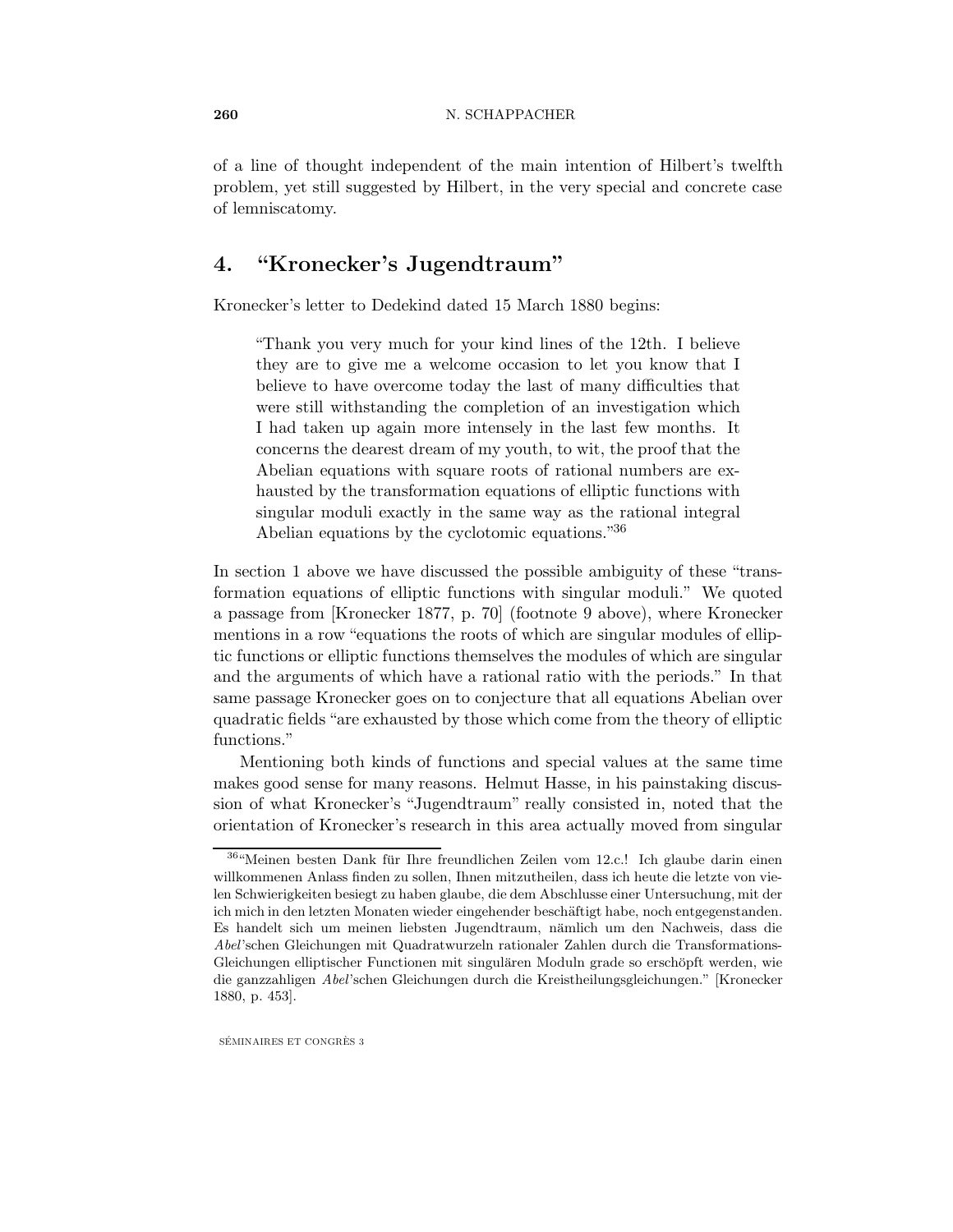moduli to division values [Hasse 1930, p. 514] — which is another major argument to show that Hilbert's interpretation of the "Jugendtraum" was not that intended by Kronecker.

A mathematical reason for coupling both kinds of functions, which is very close to the way we view things today, is that division values make (geometric) sense only over a field of definition of the corresponding (geometric) object, which in the case at hand is the field generated by the corresponding singular modulus. It seems hard to decide how much of this "geometric" perspective may have been present already in Kronecker or Weber.<sup>37</sup> It yields an understanding of the analogy between the Kronecker-Weber theorem and the Jugendtraum which is completely different from Hilbert's point of view in his 12th problem. See section 6 below.

Hasse [1930] wrote his thorough philological analysis as a kind of penitence. For he had never cared before to check Hilbert's historical claim (repeated in particular by Fueter, see for instance [Fueter 1905]) that Kronecker's "Jugendtraum" was precisely what Hilbert expected: the generation of all Abelian extensions of an imaginary-quadratic field by singular moduli and roots of unity—this is what is called interpretation (a) of the Jugendtraum in [Hasse 1930]. Thus in [Hasse 1926a, p. 41], he had still written that "Kronecker's conjecture . . . turns out to be only partially correct." Now, in [Hasse 1930, p. 515], he went so far as to conclude that "if Kronecker had any precise formulation of his Jugendtraum-theorem in mind at all, then it can only be" what is called interpretation (b) in [Hasse 1930], *i.e.*, the generation of all Abelian extensions of an imaginary-quadratic field by singular moduli and division values.

I find little to add to Hasse's study of this historical issue, if one accepts the question the way he poses it. In particular, Hasse shows convincingly by quoting from other places in Kronecker why the term 'transformation equations' appearing in the Jugendtraum quote in [Kronecker 1880] introduces an ambiguity of meaning, and he argues carefully to show that Kronecker was indeed envisaging to use both kinds of algebraic quantities to generate all Abelian extensions of imaginary-quadratic fields: singular moduli as well as division values of corresponding elliptic functions.

On the other hand, it seems only fair to say that a casual reading of [Kronecker 1880], especially from the middle of page 456 on where Kronecker mentions only 'singular moduli' explicitly, can easily create the impression that Kronecker did want to do without the division values, which would amount to Hilbert's claim. Adding to this Hilbert's optimistic conviction that this

 $37$  For the same reason we do not think that Vlǎdut's remark [1991, p. 79, last paragraph] concerning interpretation (c), of the Jugendtraum in [Hasse 1930] is historically sensible.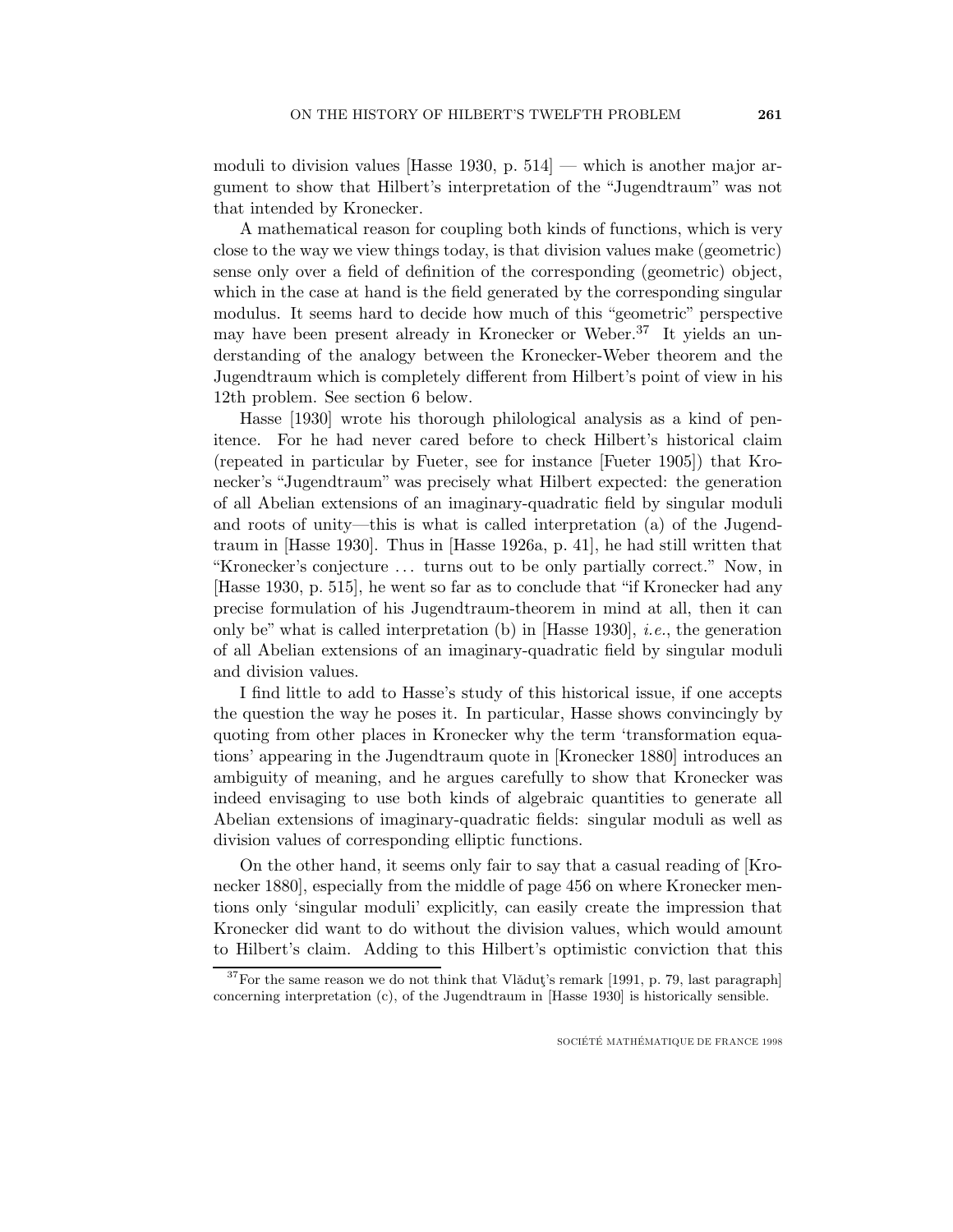claim was correct, and fit into a beautiful general picture, Hilbert's double error—mathematical and historical—reduces to a minor slip. What we have shown is how long this double slip could survive, carried as it were by Hilbert's tremendous authority.

But when we lookat this story, we have to be careful not to forget how differently we are programmed today in these matters: For us, moduli tend to be points on a moduli scheme and thus represent algebro-geometric objects as such, whereas division values suggest Galois representations, which will be Abelian in the presence of complex multiplication—see section 6 below. Such a conceptual separation of the two kinds of singular values that Kronecker brought into play did not exist at the turn of the century. For instance, the chapter "Multiplication und Theilung der elliptischen Funktionen" in [Weber 1891] culminates in a §68 about "Reduction of the division equation to transformation equations." And Kronecker himself once stated this continuity very forcefully that he saw between the two notions in the case of complex multiplication.<sup>38</sup>

# **5. Hilbert Modular Forms**

In the introduction to Otto Blumenthal's Habilitationsschrift [Blumenthal 1903b] (submitted at Göttingen in 1901) we read: "In the years  $1893-94$ Herr Hilbert investigated a way to generalize modular functions to several independent variables. . . . Herr Hilbert has most kindly given me these notes for elaboration."<sup>39</sup> I do not know whether Hilbert's original notes on what was to become the theory of *Hilbert Modular Forms* still exist.

Blumenthal was the first student to whom Hilbert gave an aspect of this research programme. He was to develop the analytic theory, relative to an arbitrary totally real field—see [Blumenthal 1903b,a, 1904b,a,c]. Today it is part of the folklore of this subject<sup>40</sup> that Blumenthal's works contain in particular the mistake that he thinks he needs only one cusp to compactify the fundamental domain for the full Hilbert modular group, whereas  $h$  are

 $38$ "Während für die Kreisfunctionen nur Multiplication, für die allgemeinen elliptischen Functionen aber Multiplication und Transformation stattfindet, verliert die Transformation bei jener besonderen Gattung elliptischer Functionen [sc. für welche complexe Multiplication stattfindet] zum Theil ihren eigenthumlichen Charakter und wird selbst eine Art ¨ von Multiplication, indem sie gewissermaaßen die Multiplication mit idealen Zahlen darstellt..."[Kronecker 1857, p. 181].

 $39$ "In den Jahren 1893–94 beschäftigte sich Herr Hilbert mit einer Verallgemeinerung der Modulfunktionen auf mehrere unabhängige Variable. ... ... Herr Hilbert hat mir diese Notizen zur Ausarbeitung freundlichst uberlassen." ¨

 $^{40}$ Cf. Schoeneberg's notes to [Hecke 1912] in his edition of Hecke's *Mathematische Werke*.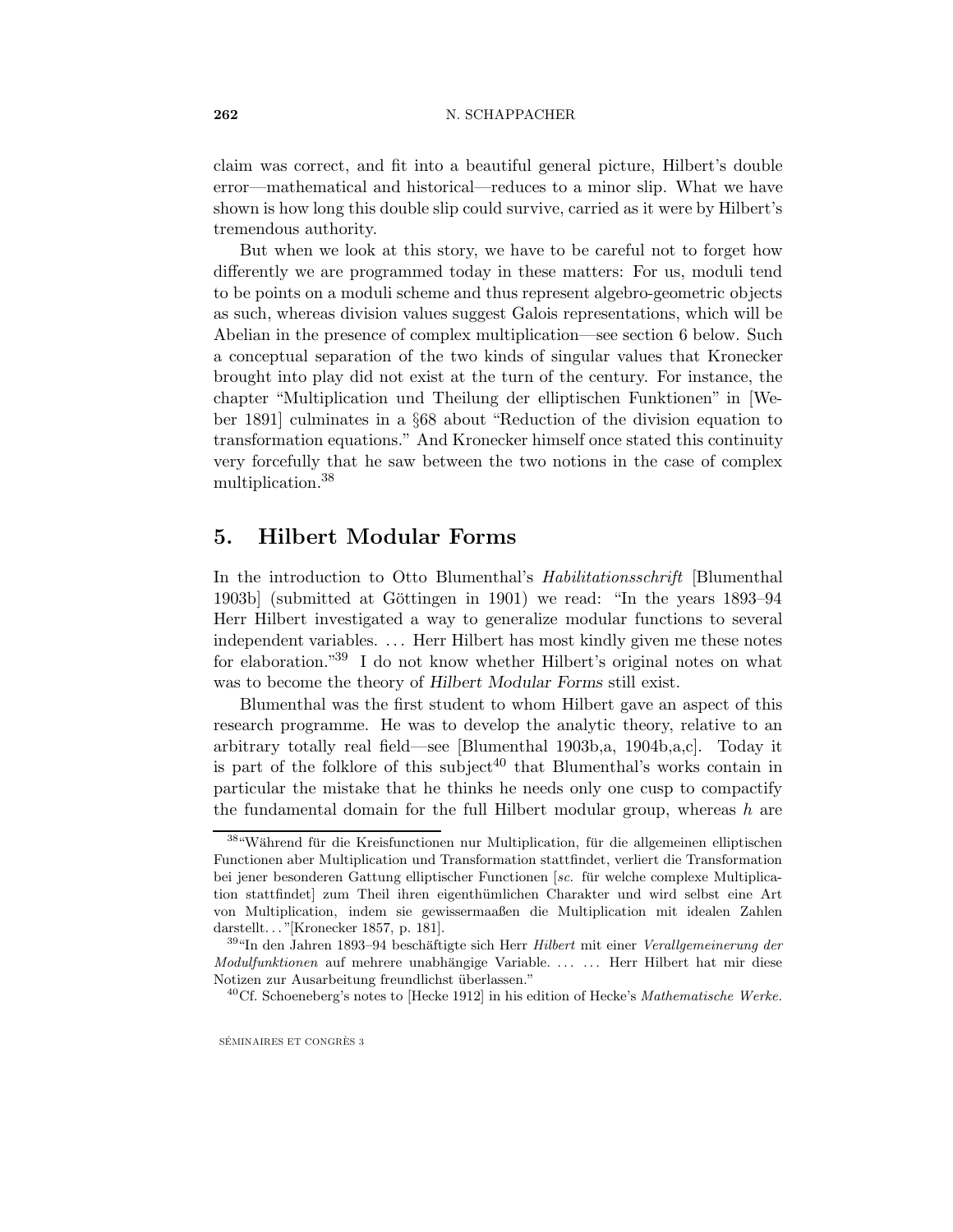needed (h the class number of the field in question). This error was passed on to the second student that Hilbert sent into this field, Erich Hecke. He was to explore the application of Hilbert modular forms to the 12th problem in the case of a real quadratic field in his thesis [Hecke 1912]. Exploiting a relation with theta functions which was found by  $Hilbert$ ,<sup>41</sup> Hecke has at his disposal a Hilbert modular function analogous to the  $i$ -function of the elliptic case (but not holomorphic in the fundamental domain), and he wants to generate interesting Abelian extensions of a totally imaginary quadratic extension of the given real quadratic field by suitable special ('singular') values of this Hilbert modular function. He does obtain a statement in this direction in his dissertation [Hecke 1912, p. 57], but the result is far from satisfactory, as Hecke is the first to point out.

In his Habilitationsschrift [Hecke 1913], he then tries to go further by taking a Hilbert modular function which is regular everywhere in the fundamental domain. Since such a function has to be constant, this work is strictly speaking empty. To get some impression of what Hecke does manage to understand in spite of his impossible function, one may take a modern point of view, and say that he is developing part of the theory of Abelian surfaces with complex multiplication. In this language, one of the surprising features of the theory that Hecke discovers is the fact that CM-field and reflex field are in general different—see for instance [Hecke 1913, p. 70].

It is with reference to this that André Weil speaks of Hecke's *audace* stupéfiante to tackle a theory for which the time was clearly not yet ripe [Weil Œuvres II, art. 1955 c, d]. This critical compliment should be transferred at least partly to Hilbert who had become convinced, with his tremendous mathematical optimism, of the sweeping perspective which he wrote into his 12th problem.

# **6. Outlook on later developments, and another historical tradition**

The focus of this paper was on the "comedy of errors" which arose from Hilbert's formulation of Kronecker's Jugendraum. This story may leave the

<sup>41</sup>"Die interessanteste Analogie mit den Modulfunktionen aber bezieht sich auf den Zusammenhang der neuen Funktionen mit dem Transformationsproblem der  $\vartheta$ -Funktionen mehrerer Veränderlicher. Herr Hilbert zeigt hier, daß seine Funktionen bei diesem Problem eine ganz ähnliche Rolle spielen, wie die Modulfunktionen in Bezug auf die elliptischen Funktionen. Er leitet insbesondere eine Formel ab, aus der sich schließen läßt, daß man zu Funktionen des Fundamentalbereichs gelangen kann, indem man Quotienten von Theta-Nullwerten bildet." [Blumenthal 1903b, p. 510]; see also [Blumenthal 1904b].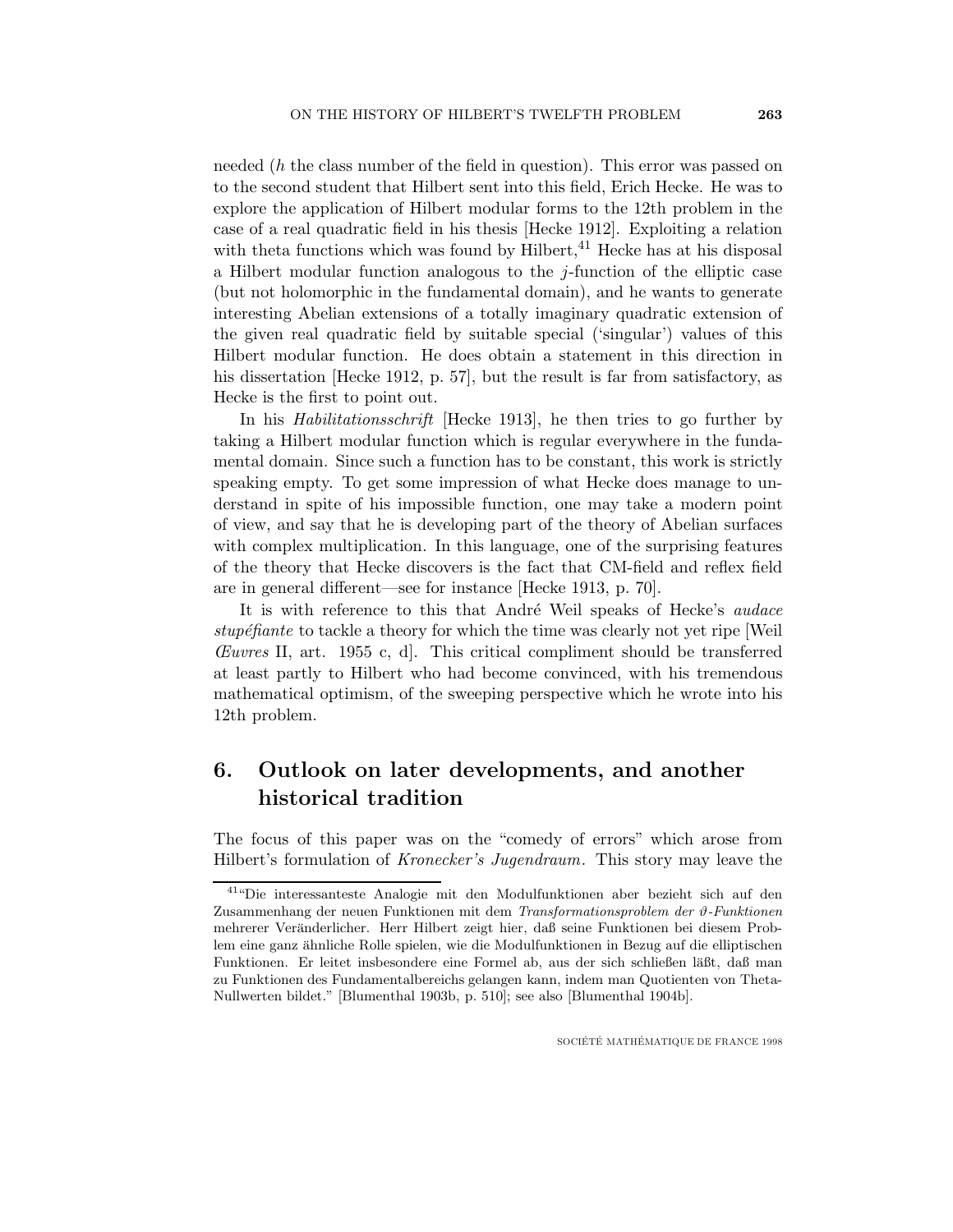#### **264** N.SCHAPPACHER

somewhat stale aftertaste of being a series of unnecessary mistakes bearing no serious relation with the mathematical substance involved. Considering more recent developments around Hilbert's 12th problem reveals quite a different aspect. Roughly from the end of the twenties or the beginning thirties on, the point of view of Arithmetic Algebraic Geometry began to set in and dominate more and more the domain of complex multiplication.

Arithmetic Algebraic Geometry was explicitly initiated by Poincaré in his seminal research programme [Poincaré 1901] on the arithmetic of algebraic curves. Still, its connection with the theory of complex multiplication had to wait for about half a century, until several background theories had reached the necessary maturity. In particular, the reduction of elliptic curves modulo primes, the L-function of a curve over a finite field  $(Kongruenz funktionenkör$ per, in the German school), the global  $L$ -function of a curve over a number field,  $\dots$  — all these notions that began to crystallize in the twenties and thirties, finally come together in the beginning fifties to shape what is still today our basic understanding of the arithmetic theory of Complex Multiplication.

So talking about Hilbert's 12th problem from this point of view is similar to Bourbaki's approach to history in his Eléments d'histoire des mathématiques: we place ourselves in today's mathematical context and try to recognize what we know, in documents which cannot be said to really possess this knowledge. Thus the Kronecker-Weber theorem, looked at from the point of view of arithmetic algebraic geometry, provides an example of the generation of Abelian extensions of a field of definition K from one-dimensional  $\ell$ -adic representations of some group variety defined over  $K$  (or, more generally, of a motive of rank 1). More precisely, the Abelian extensions of  $\mathbb Q$  are generated by the torsion points of the multiplicative group  $\mathbf{G}_m$  over  $\mathbb{Q}$ . Similarly, departing from Hilbert's narrow (and probably incorrect) interpretation of Kronecker's Jugendtraum, the coordinates of the torsion points of an elliptic curve with complex multiplication by  $K$ , which is defined over the Hilbert class field  $K_1$  of K, do suffice to generate (over  $K_1$ ) all Abelian extensions of K.

In this perspective, the plethora of singular  $i$ -values which Hilbert proposed are really uncalled for. They have no analogue at all in the Kronecker-Weber theorem because  $\mathbf{G}_m$  is already defined over  $\mathbb{Q}$ , and they should, seen from this new vantage point, enter into the theory only as generators of fields of definition for the given objects of arithmetic algebraic geometry, i.e., for a given elliptic curve with complex multiplication.

This analysis motivates the generalization of both classical results: the Kronecker-Weber Theorem and CM elliptic curves, in the arithmetic theory of CM Abelian varieties of any dimension. And it is in this interpretation that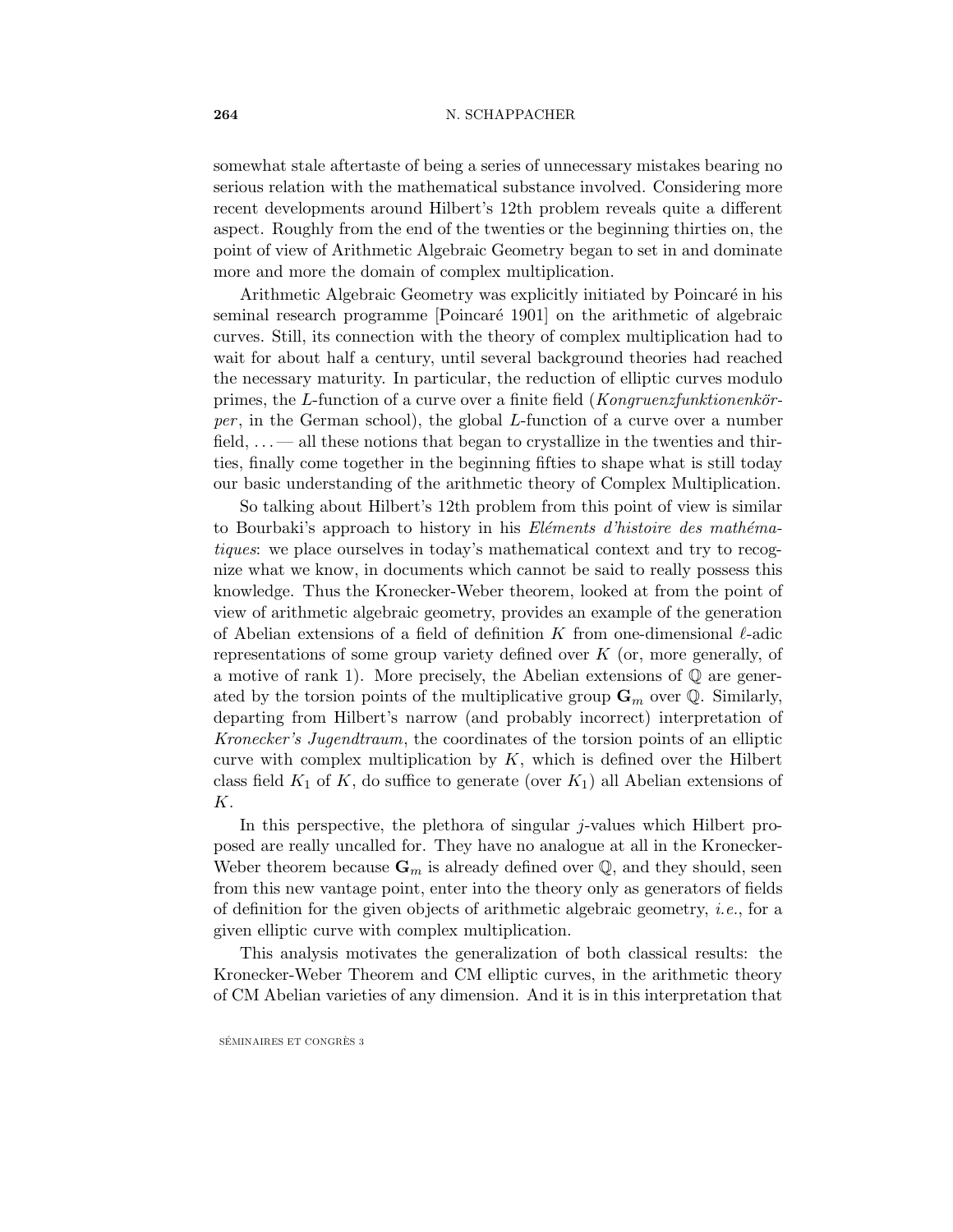Hecke's dissertation and *Habilitationsschrift* do appear as a first step in this direction, *i.e.*, as an attempt at a theory of Abelian surfaces with complex multiplication.

The thirties and forties were characterized by a mutual fertilization of the theory of complex multiplication with other developments in the domain of arithmetic geometry (Hasse and his school, the Weil conjectures, Hecke characters). These developments all express the general tendency to place individual geometric objects, and the study of their arithmetic properties, at the centre of the theories. Deuring's theory of the L-function of a CM elliptic curve [Deuring 1953-57] is one of the most visible consequences of this trend within the traditional domain of the one-dimensional theory.

The higher dimensional theory was developed very quickly in the early fifties by Shimura, Taniyama, and Weil — see [Shimura and Taniyama 1961]. It turned out to be quite a bit more complicated than the one-dimensional case. New features include the distinction between CM-field and reflex field, the non reducibility of the class equation in general, the problem (solved explicitly only in 1980, by Tate and Deligne) of describing the action of all of Aut(**C**) on a CM Abelian variety, etc. And what is more relevant to Hilbert's 12th problem: in higher dimensions the theory systematically fails to provide enough elements to generate all Abelian extensions of the reflex field.

This point of view is modern in that the objects dealt with—elliptic curves, group varieties—do not show up as such in the arithmetic investigations of the 19th and early 20th century related to our subject. There one mainly talked about special values of modular or elliptic functions. But the modern point of view also has its own historical roots. In fact, there is a strong tradition which goes back to Gauss's remark at the end of the introduction of Chapter VII on cyclotomy of his *Disquisitiones Arithmeticae*,<sup>42</sup> where he suggests that it is possible to complement the cyclotomic theory which he is about to develop in the book by an analogous lemniscatic theory. This clue was taken up in particular by Eisenstein in [1850], and from there it entered into Kronecker's seminal papers of the 1880ies, and further into Weber's work.<sup>43</sup> A relatively modern version, but presented with a view to simplifying certain formulas in

<sup>42</sup>"Ceterum principia theoriæ, quam exponere aggredimur, multo latius patent, quam hic extenduntur.Namque non solum ad functiones circulares, sed pari successu ad multas alias functiones transcendentes applicari possunt, e.g. ad eas quæ ab integrali  $\int \frac{dx}{\sqrt{1-x^4}}$  pendent, prætereaque etiam ad varia congruentiarum genera..."; see [Schappacher 1997].

 $43$ See [Schappacher 1997], cf. [Vlǎduţ 1991, chap. 3 and chap. 4, in particular pp. 74– 76].Note that Eisenstein's special case can be conveniently used to settle the normalizing property needed in the identification of the Taniyama group, and the simultaneous proof of the generalization due to Deligne and Tate of the Shimura-Taniyama reciprocity law; see [Schappacher 1994, 4.4.4].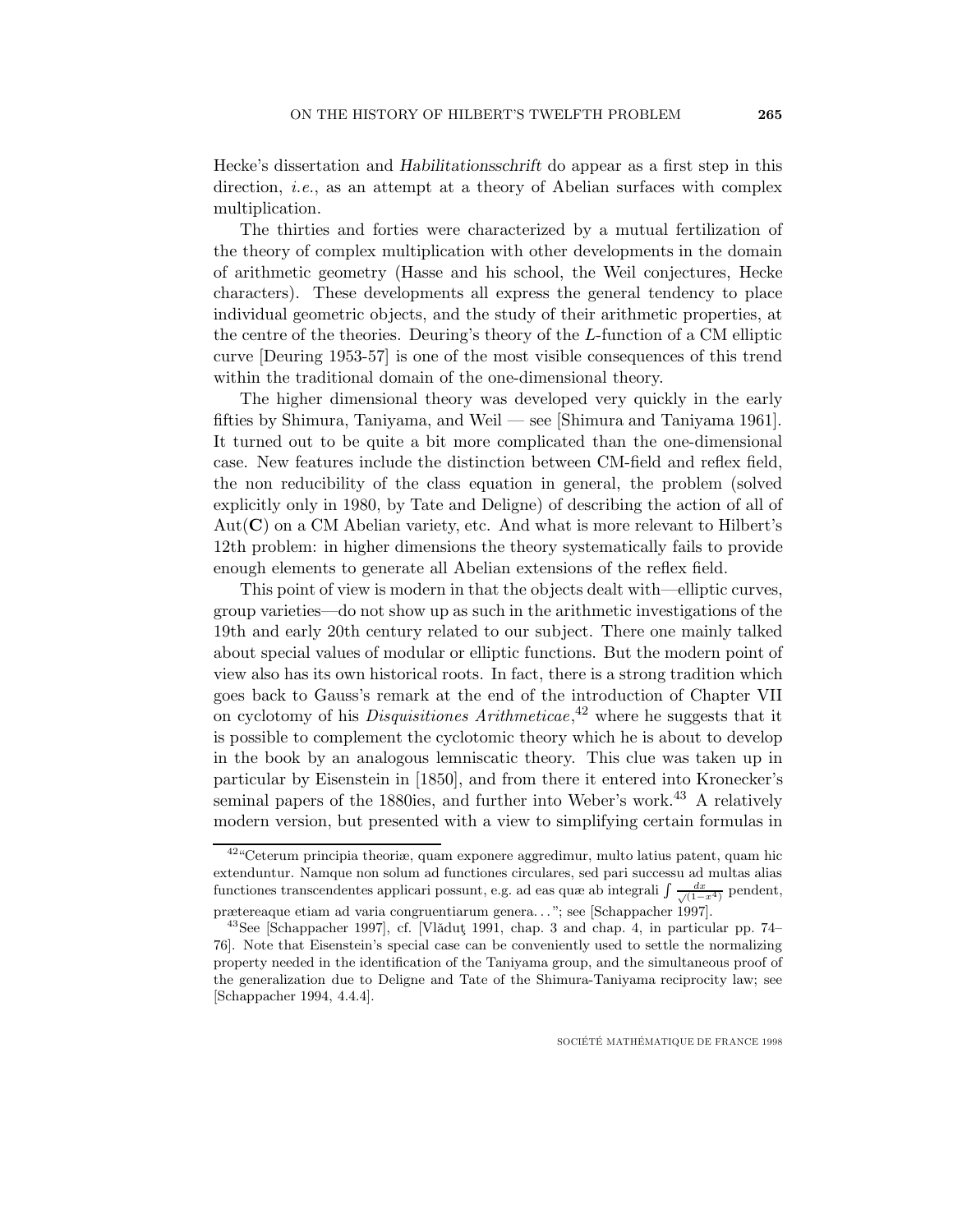Weber's Algebra can be found in [Deuring 1954].

The key result established in this tradition is a prototype of what is known today as the Shimura-Taniyama congruence relation, and thus of one of the central theorems of CM arithmetic, and the key for the computation of the Hasse-Weil L-function of the curve. Hilbert was surely aware of this tradition and its potential arithmetic relevance, in particular to higher reciprocity laws. He does not, however, make an explicit connection between his 12th problem and the ninth on general higher reciprocity laws. Only his comments in the middle passage of the 12th problem, on the analogies between the theory of algebraic functions of one variable and number theory, might conceivably be understood as hints in this direction. Still, it is striking that Hilbert does not seem to want to build this aspect of Kronecker's work into the research programme he proposes. He rather appears to have had a definite project in mind, and rewrote the history of complex multiplication in the 19th century accordingly.

The higher-dimensional theory was linearized in the book [Serre 1968] and succesfully integrated into a theory motives by Deligne, with Langlands's *Märchen* leading the way—cf. [Schappacher 1994] and the literature cited there.

But the history of ideas is not a one-way street, and the tradition of looking at the theory of complex multiplication mainly as a source of singular values of modular forms or functions and a tool for working with them, not only kept very much alive thoughout our century—from Hilbert's 12th problem, to the thesis under Emil Artin's supervision [Söhngen 1935], all the way to Shimura's reciprocity law for singular values of Hilbert modular forms—, but was finally turned even to diophantine problems following Kurt Heegner's seminal ideas and their development by Birch.

With motives and Heegner points—which both can only be fully appreciated today against the background of the theory of Shimura varieties—we have reached active current research. I hope to be able to come back on a later occasion to a more detailed historic analysis of these developments of the past fifty years.

## **Bibliography**

#### **Unpublished sources**

 $NSUG =$  Niedersächsische Staats- und Universitätsbibliothek Göttingen, Abteilung für Handschriften und seltene Drucke.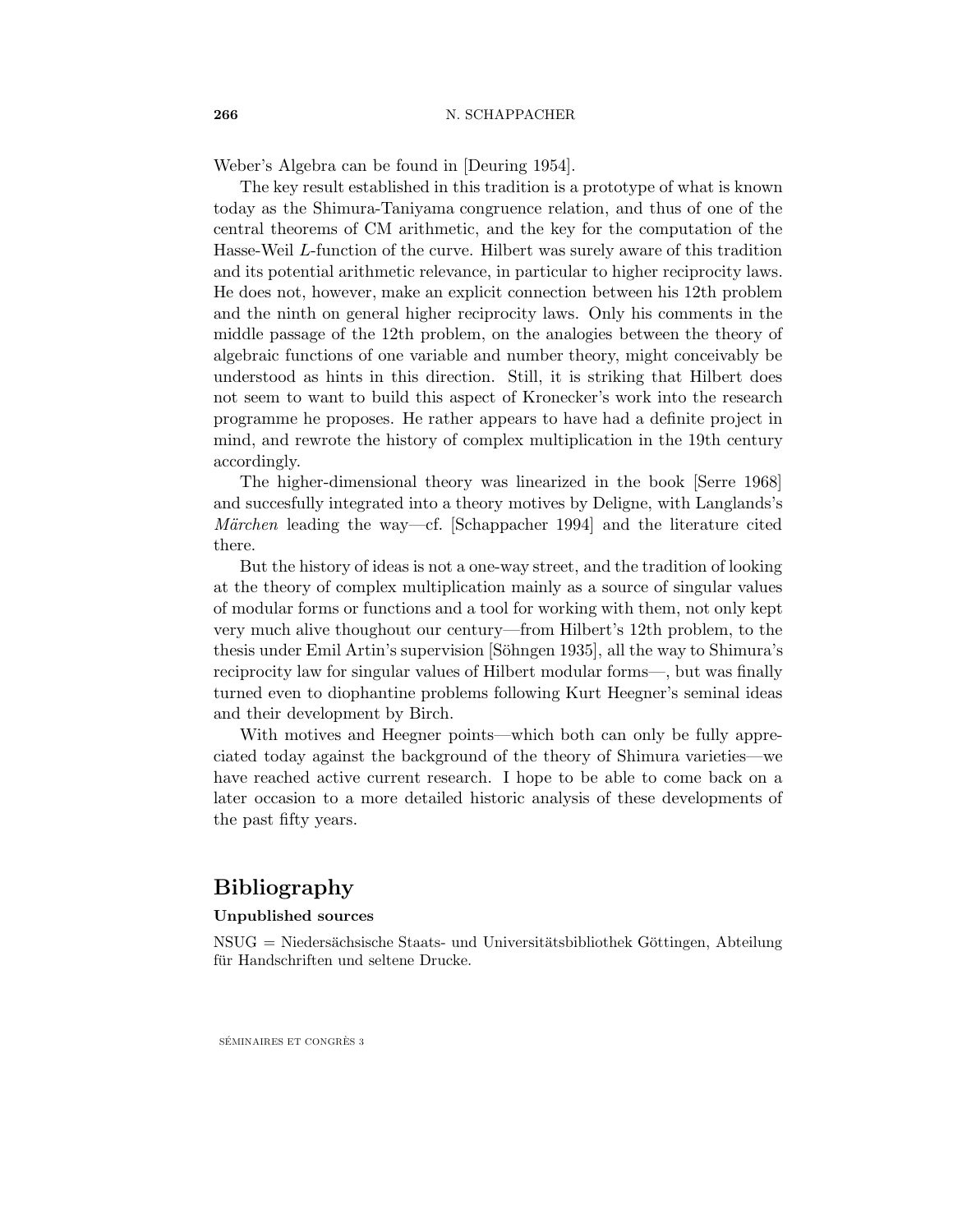NSUG Cod. Ms. D. Hilbert 422, 35 letters from Heinrich Weber to David Hilbert, dated between 1885 and 1912; in the Hilbert Nachlaß.

NSUG 8◦ NSUG 8◦ Cod. Ms. philos. 205, 37 letters from various authors, most of them to Heinrich Weber; obituary notice of Heinrich Weber with handwritten notes by David Hilbert. The documents were in Hilbert's possession and were given to NSUG after his death.

#### **Published sources**

Alexandrov (P.S.) (ed.)

[1979] Die Hilbertschen Probleme, erl¨autert von einem Autorenkollektiv unter der Redaktion von P.S. Alexandrov. Leipzig, 1979.

Bauer (D.)

[1903] Über den Teilungskörper der elliptischen Funktionen mit singulärem Modul, diss. Strasbourg.

BLUMENTHAL  $(O.)$ 

- [1903a] Abelsche Funktionen und Modulfunktionen mehrerer Veränderlicher, Verh. Naturf. Ges. Cassel, 2-1 (1903), p. 210.
- [1903b] Über Modulfunktionen von mehreren Veränderlichen, Math. Ann., 56 (1903), pp. 509–548.
- [1904a] Bemerkungen zur Theorie der automorphen Funktionen, Nachr. K. Ges. Wiss. Göttingen, (1904), pp. 92–97.
- [1904b] Über Thetafunktionen und Modulfunktionen mehrerer Veränderlicher, Jahresber. Deutsch. Math.-Verein., 13 (1904), pp. 120–132.
- [1904c] Uber Modulfunktionen von mehreren Veränderlichen, II, Math. Ann., 58 (1904), pp. 497–527.

Bourbaki (N.)

[1984] Eléments d'histoire des mathématiques. Paris: Masson, 1984.

 $C$ EBOTAREV  $(N.)$ 

[1924] Dokzatel'stvo teoremy Kronecker'a-Weber'a otnositel'no abelevych oblastej, Mat. Sb., 31 (1924), pp. 302–309.

CRAIG (J.E.)

- [1984] Scholarship and Nation Building. The Universities of Strasbourg and Alsatian Society 1870-1939, Chicago: University of Chicago Press, 1984.
- DEDEKIND  $(R.)$  and WEBER  $(H.)$
- [1882] Theorie der algebraischen Funktionen einer Veränderlichen, J. Reine Angew. Math., 42 (1882), pp. 181–290.

SOCIÉTÉ MATHÉMATIQUE DE FRANCE 1998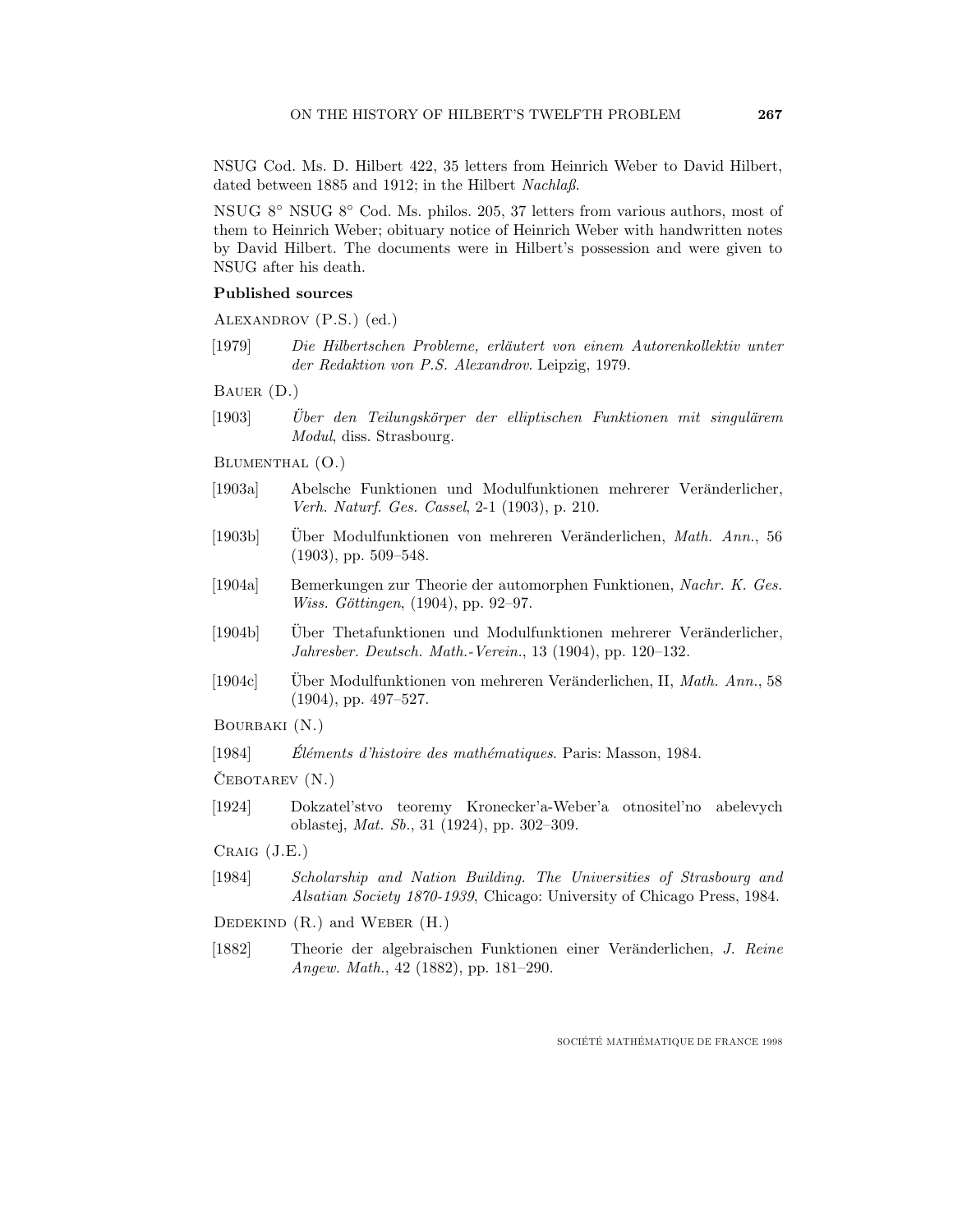DEURING  $(M.)$ 

- [1953-57] Die Zetafunktion einer algebraischen Kurve vom Geschlechte Eins, Nachr. K. Ges. Wiss. Göttingen. (1953), pp. 85–94; Zweite Mitteilung, Ibid. (1955), pp. 13–42; Dritte Mitteilung, Ibid. (1956), pp. 37–76; Vierte Mitteilung, Ibid. (1957), pp. 55–80.
- [1954] Zur Transformationstheorie der elliptischen Funktionen Akad. Wiss. & Lit. Mainz, Abh. Math.-Nat. Kl. (1954), pp. 95–104.

EISENSTEIN  $(G.)$ 

[1850] Uber die Irreductibilität und einige andere Eigenschaften der Gleichung, von welcher die Theilung der ganzen Lemniscate abhängt...; J. Reine Angew. Math., 39 (1850) pp. 160–179, 224–287.

Franci (R.)

- [1992] On the axiomatization of group theory by American mathematicians: 1902–1905, in Amphora, Festschrift für Hans Wußing zu seinem 65. Geburtstag, herausgegeben von S.S. Demidov (edited by M. Folkerts, D. Rowe and C. Scriba), Basel-Boston: Birkhäuser, 1992, pp. 261–277.
- FREI  $(G.)$
- [1989] Heinrich Weber and the emergence of class field theory, in The History of Modern Mathematics, vol. I: Ideas and their Reception (edited by Rowe and McCleary), San Diego: Academic Press, pp. 424–450.
- [1995] Heinrich Weber (1842–1913), in Die Albertus-Universität zu Königsberg und ihre Professoren, aus Anlaß der Gründung der Albertus-Universität vor 450 Jahren herausgegeben von Dietrich Rauschning und Donata v.  $Ner\acute{e}e$ , Berlin: Duncker & Humblot, pp. 509–520.

Frobenius (G.)

[1911] Gegenseitige Reduktion algebraischer K¨orper (Auszug aus einem Schreiben an H. Weber), Math. Ann., 70 (1911), pp. 457–458; Gesammelte Abhandlungen, III, Berlin - Heidelberg: Springer, 1968, pp. 491–492.

FUETER  $(R.)$ 

- [1903] Der Klassenk¨orper der quadratischen K¨orper und die komplexe Multip $likation. Ph.D. thesis, Göttingen.$
- [1905] Die Theorie der Zahlstrahlen, J. Reine Angew. Math., 130 (1905), pp. 197–237.
- [1907] Die Theorie der Zahlstrahlen, II, J. Reine Angew. Math., 132 (1907), pp. 255–269.
- [1914] Abelsche Gleichungen in quadratisch-imaginären Zahlkörpern, Math. Ann., 75 (1914), pp. 177–255.

SÉMINAIRES ET CONGRÈS 3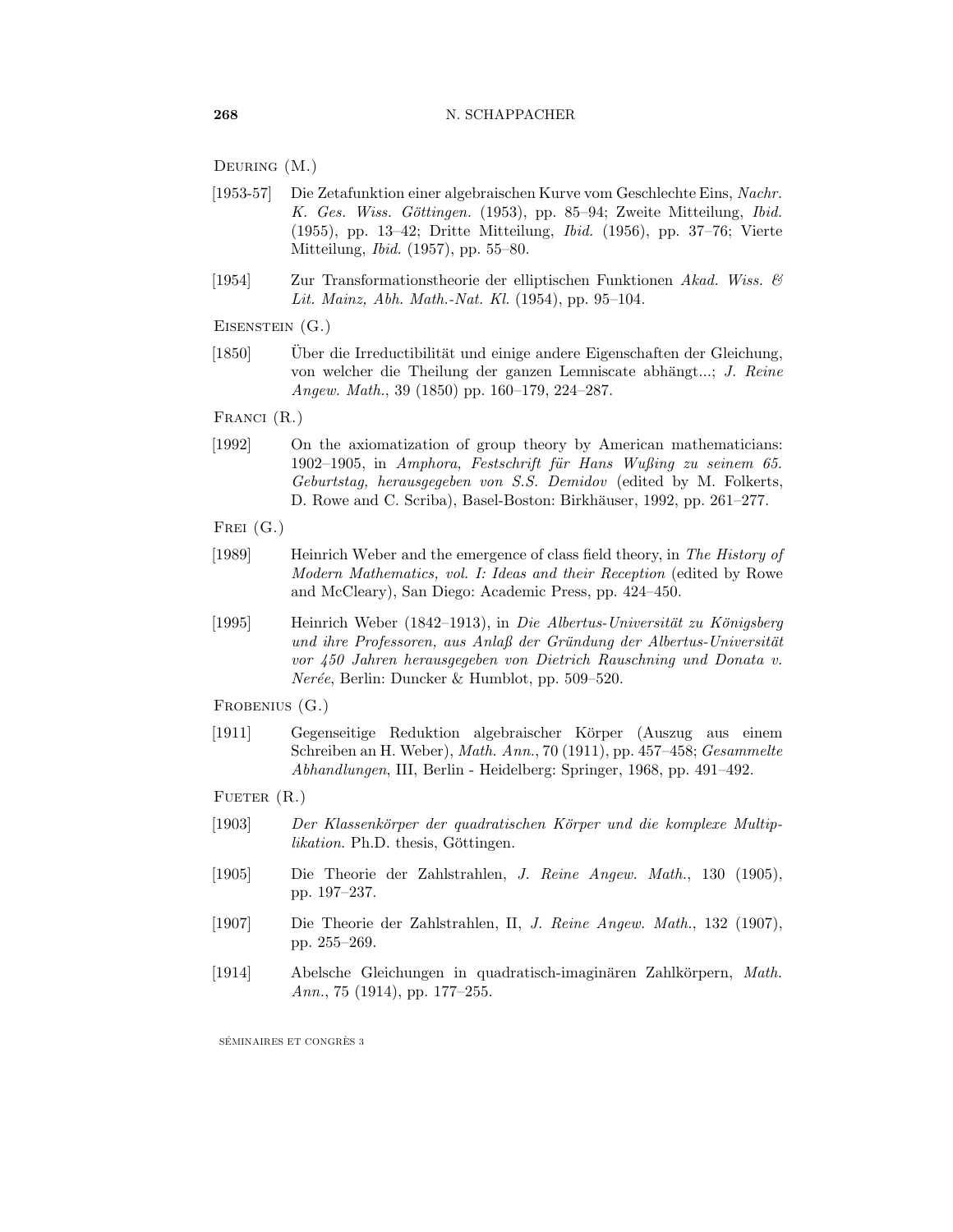[1924] Vorlesungen über die singulären Moduln und die komplexe Multiplikation der elliptischen Funktionen, I, Leipzig-Berlin: Teubner, 1924.

Greenberg (M.)

[1974-75] An elementary proof of the Kronecker-Weber theorem, Amer. Math. Monthly, 81 (1974), pp. 601–607; 82 (1975), p. 803.

Hasse (H.)

- [1926a] Bericht uber neuere Untersuchungen und Probleme aus der Theorie der ¨ algebraischen Zahlkörper, Jahresber. Deutsch. Math.-Verein., 35 (1926), pp. 1–55. I quote from the book edition, Würzburg-Wien: Physica, 1970.
- [1926b] Book review of [Fueter 1924], Jahresber. Deutsch. Math.-Verein., 35 (1926), pp. 55–62.
- [1927] Neue Begründung der komplexen Multiplikation, *J. Reine Angew. Math.*, 157 (1927), pp. 115–139; see also Mathematische Abhandlungen 2, Berlin-New York: de Gruyter, 1975, pp. 3–27.
- [1930] Leopold Kronecker's Werke, in Kronecker Werke V, pp. 510–515.

HECKE  $(E.)$ 

- [1912] Höhere Modulfunktionen und ihre Anwendung auf die Zahlentheorie, Math. Ann., 71 (1912), pp. 1–37; see also Mathematische Werke, Göttingen: Vandenhoeck 1959, pp. 21–58.
- [1913] Uber die Konstruktion relativ-abelscher Zahlkörper duch Modulfunktionen von zwei Variablen, Math. Ann., 74 (1913), pp. 465–510; Math. Werke, pp. 69–114.

HILBERT (D.)

- [Ges. Abh.] Gesammelte Abhandlungen, 3 vols., Berlin-Heidelberg-New York: Springer 1970.
- [1896] Ein neuer Beweis des Kroneckerschen Fundamentalsatzes über Abelsche Zahlkörper, Nachr. K. Ges. Wiss. Göttingen, (1896), pp. 29–39; Ges. Abh., pp. 53–62.
- [1901] Mathematische Probleme, Arch. Math. Phys., 1 (1901), pp. 44–63, 213– 237; Ges. Abh. III, pp. 290–329. [First German publication of this text in Nachr. K. Ges. Wiss. Göttingen 1900. Hilbert modified it for the French translation in ICM 1900, in problems 13, 14, and 23.].

ICM

- [1900] Compte rendu du deuxième Congrès International des Mathématiciens  $tenu \, \dot{a}$  Paris du 6 au 12 août 1900, procès-verbaux et communications, Paris: Gauthier-Villars, 1902.
- $[1932]$  Verhandlungen des Internationalen Mathematikerkongresses Zürich 1932, Zürich-Leipzig: Orell Füssli, 1933.

SOCIÉTÉ MATHÉMATIQUE DE FRANCE 1998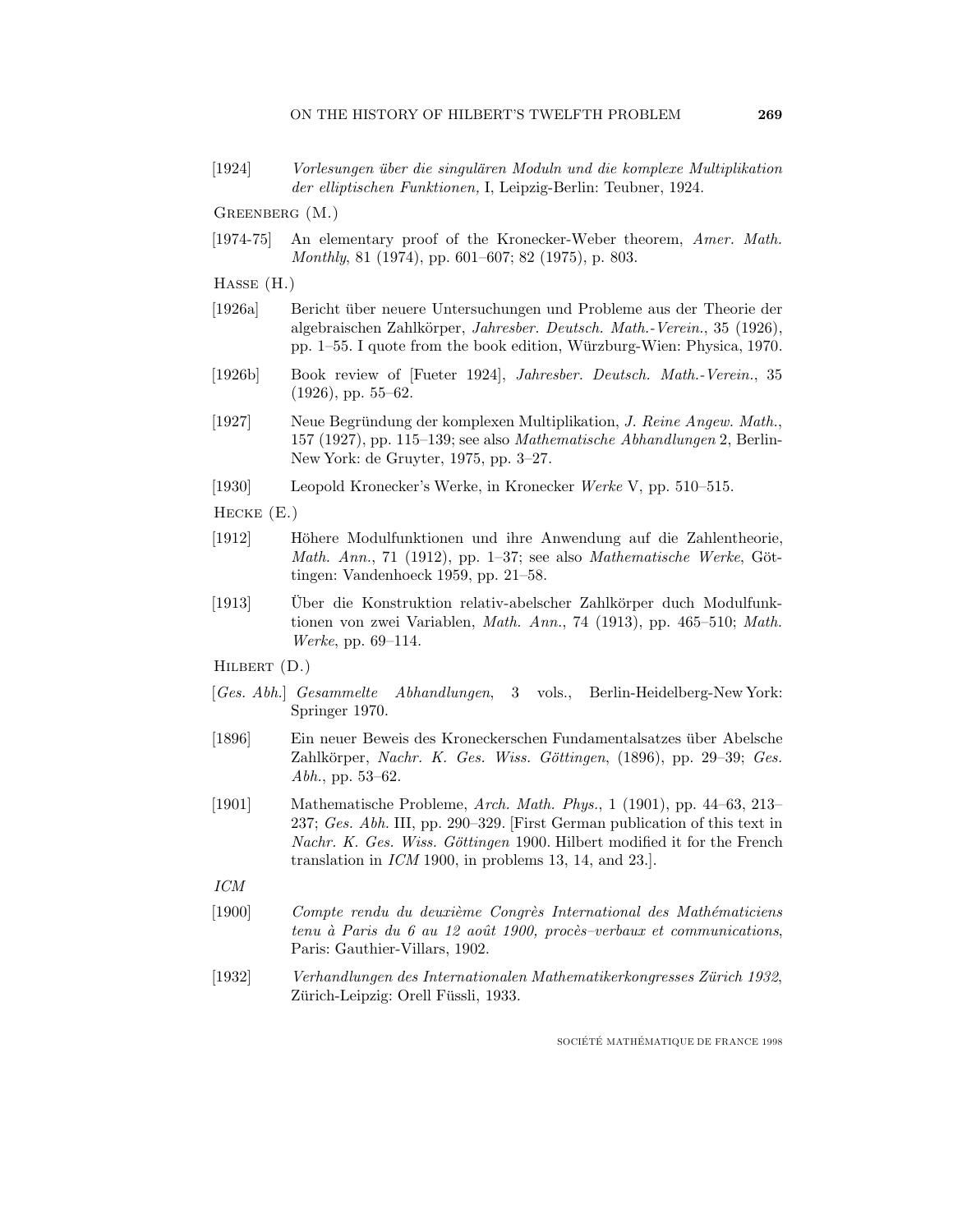Iwasawa (K.)

[1990] On papers of Takagi in number theory, in Takagi Papers, pp. 342–351.

Iyanaga (S.)

[1990] On the life and works of Teiji Takagi, in Takagi Papers, pp. 354–371.

KATSUYA (M.)

[1995] The establishment of the Takagi–Artin class field theory, in The intersection of history and mathematics (edited by C. Sasaki, M. Sugiura and J.W. Dauben), vol. 15 of Science networks, Historical Studies, Basel-Boston: Birkhäuser, 1995, pp. 109–128.

Klein (F.)

 $[1926]$  Vorlesungen über die Entwicklung der Mathematik im 19. Jahrhundert, vol I, Berlin: Springer, 1926.

Kronecker (L.)

- [Werke] Leopold Kronecker's Werke, 5 vols, Berlin-Leipzig: Teubner, 1895-1931.
- [1853] Uber die algebraisch auflösbaren Gleichungen, Monatsber. Akad. Berlin (20.6.1853), (1853), pp. 365–374; Werke IV, pp. 3–11.
- [1856] Über die algebraisch auflösbaren Gleichungen, Monatsber. Akad. Berlin (14.4.1856), (1856), pp. 203–215; Werke IV, pp. 25–37.
- [1857] Uber die elliptischen Funktionen, für welche komplexe Multiplikation stattfindet, Monatsber. Akad. Berlin (29.10.1857), (1857), pp. 455–460; Werke IV, pp. 179–183.
- [1877] Uber Abelsche Gleichungen, Monatsber. Akad. Berlin (16.4.1877), (1877), pp. 845–851; Werke IV, pp. 63–71.
- [1880] Letter to R. Dedekind, dated Berlin, 15 March 1880. Partly published in Werke V, pp. 453–457, (three pages, numbered with gaps).

Manegold (K.)

[1970] Universit¨at, technische Hochschule und Industrie. Ein Beitrag zur Emanzipation der Technik im 19. Jhd. unter besonderer Berücksichtigung der Bestrebungen Felix Kleins, Schriften zur Wirtschafts- und Sozialgeschichte, 16 (1970), Berlin.

Masahito (T.)

[1994] Three aspects of complex multiplication, in The intersection of history and mathematics (edited by C. Sasaki, M. Sugiura and J.W. Dauben), vol. 15 of Science Networks, Historical Studies, Basel-Boston: Birkhäuser, 1994, pp. 91–108.

SÉMINAIRES ET CONGRÈS 3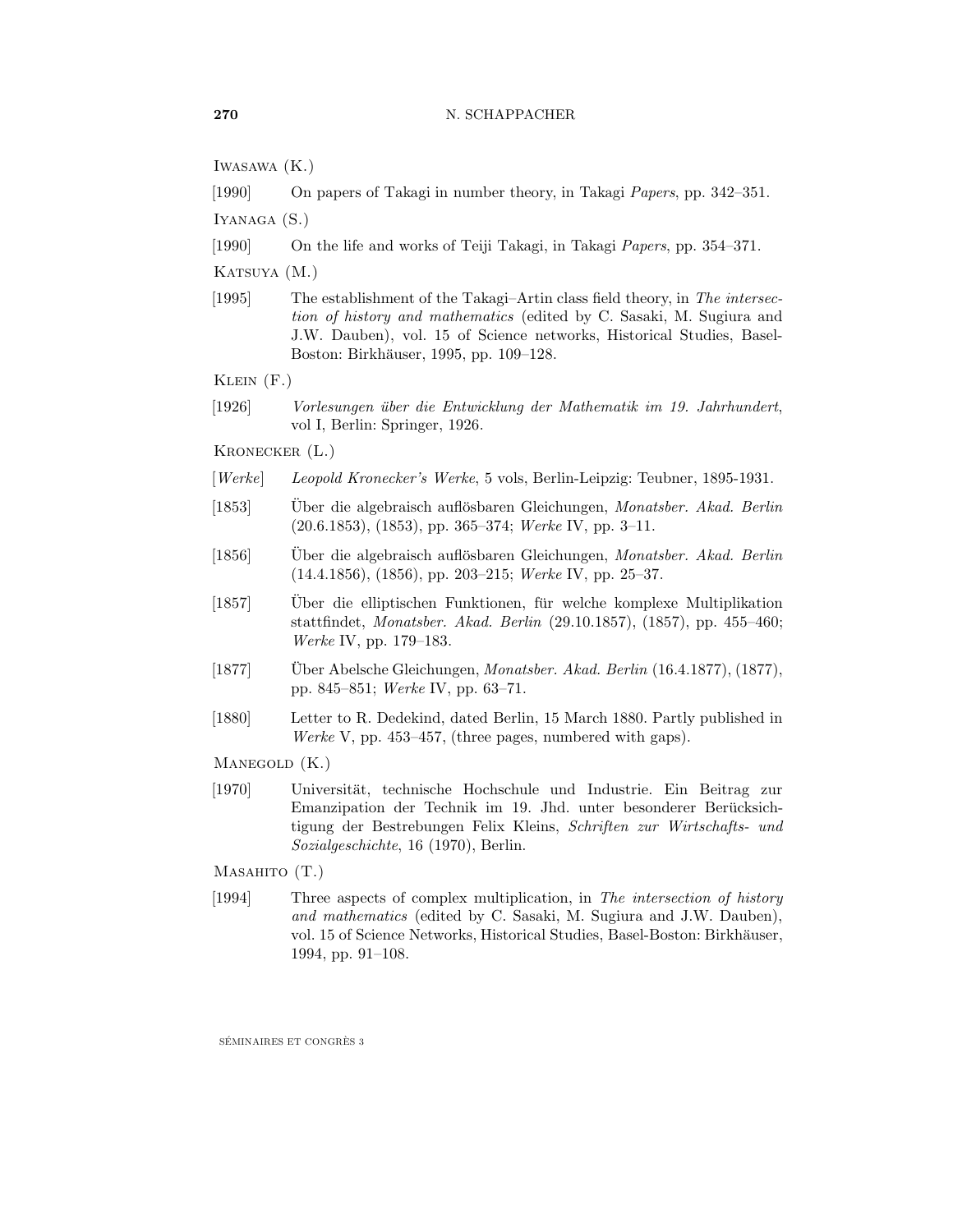Neumann (O.)

- [1981] Two proofs of the Kronecker-Weber theorem 'according to Kronecker, and Weber', J. Reine Angew. Math., 323 (1981), pp. 105–126.
- POINCARÉ (H.)
- [1901] Sur les propriétés arithmétiques des courbes algébriques, J. Math. Pures Appl., (V) 7 (1901), pp. 161-233.
- $RED (C.)$
- [1970] Hilbert, Berlin-Heidelberg: Springer, 1970.

SCHAPPACHER  $(N.)$ 

- [1982] Une classe de courbes elliptiques à multiplication complexe, in  $Sémi$ naire de Théorie des Nombres, Paris 1980-81, vol. 22 of Progress in Mathematics, Birkhäuser, pp. 273–279.
- [1994] CM motives and the Taniyama group, in Motives (Jannsen, Kleiman, Serre, eds.), Proceedings of Symposia in Pure Mathematics, vol. 55-1, Providence: Amer. Math. Soc., 1994, pp. 485–508.
- [1997] Some Milestones of Lemniscatomy, in *Algebraic Geometry* (S. Sertöz, ed.), Proceedings of Bilkent Summer School, Ankara 1995, Lecture Notes in Pure and Applied Mathematics Series, vol. 193, 1997, New York: Dekker, pp. 257–290.

SCHAPPACHER (N.) and VOLKERT (K.)

[1998] Heinrich Weber: un mathématicien à Strasbourg, 1895–1913, in Sciences et cultures — Les trois universités de Strasbourg  $1872-1945$ , to appear.

SERRE  $(J.P.)$ 

- [1967] Complex multiplication, in Algebraic Number Theory, Proc. Instructional Conf., Brighton 1965 (edited by J. Cassels and A. Frölich), London-New York: Academic Press, pp. 292–296; Œuvres, II, Berlin-Heidelberg: Springer, 1986, p. 455-459.
- [1968] Abelian  $\ell$ -adic Representations and Elliptic Curves, Benjamin 1968; reissued by Addison-Wesley, 1989.

ŠAFAREVIČ (I.)

- [1951] A new proof of the Kronecker-Weber theorem, Trudy Mat. Inst. Steklov, 38 (1951) pp. 382–387; see also Collected Mathematical Papers, Berlin-Heidelberg: Springer, 1989, pp. 54–58.
- SHIMURA (G.) and TANIYAMA (Y.)
- [1961] Complex multiplication of Abelian varieties and its applications to number theory, Tokyo: The Mathematical Society of Japan,1961.

SOCIÉTÉ MATHÉMATIQUE DE FRANCE 1998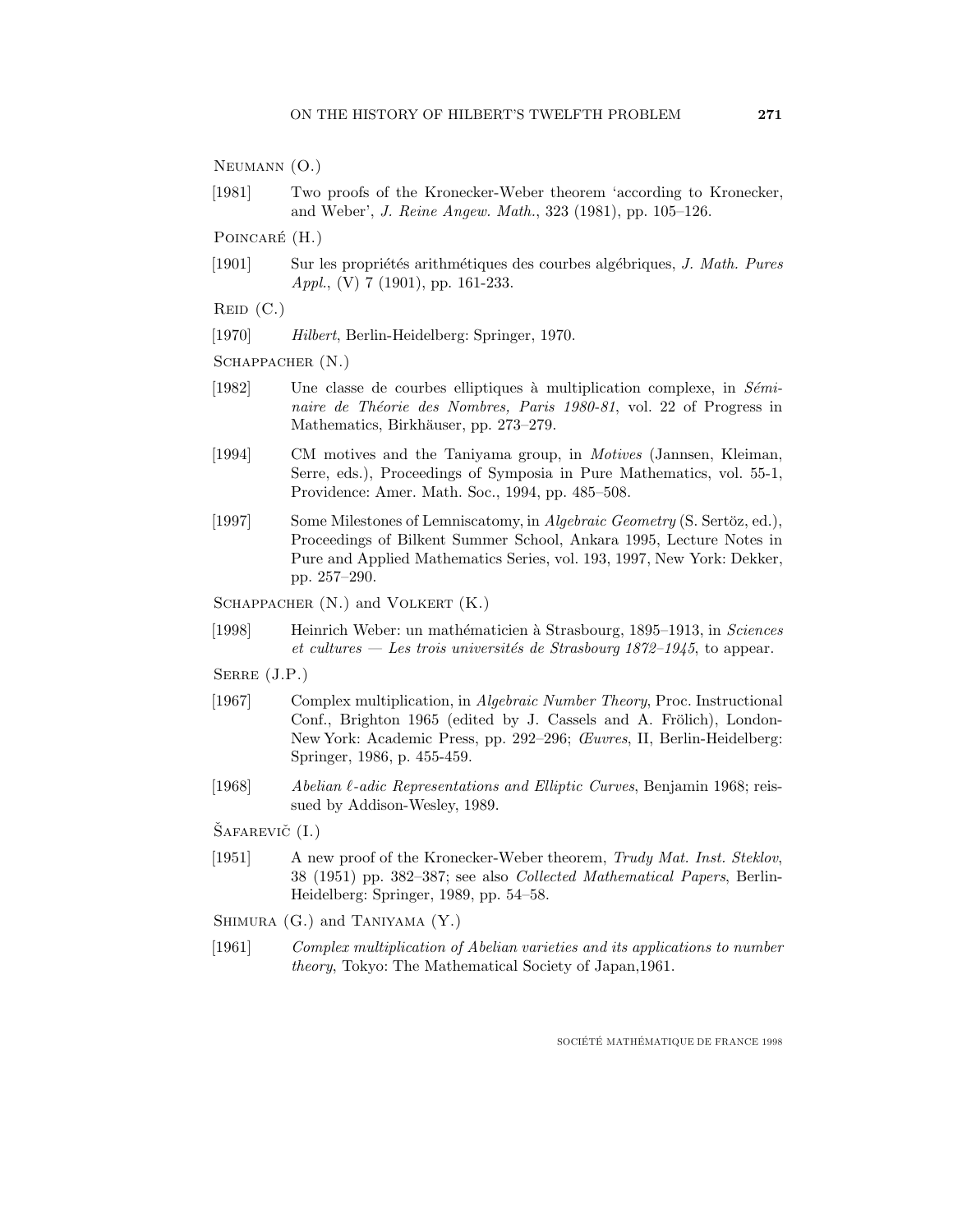$S\ddot{o}$ hngen  $(H.)$ 

- [1935] Zur komplexen Multiplikation, Math. Annalen, 111 (1935), pp. 302–328. Speiser (A.)
- [1919] Die Zerlegungsgruppe, J. Reine Angew. Math., 149 (1919), pp. 174–188.
- Takagi (T.)
- [Papers] Collected Papers, Tokyo-Berlin: Springer, 1990.
- [1903] Uber die im Bereiche der rationalen complexen Zahlen Abel'schen Körper, J. Col. Sci. Imp. Univ. Tokyo, 19-5 (1903), pp. 1–42; Papers, pp. 13-39.
- [1920] Über eine Theorie des relativ Abel'schen Zahlkörpers, J. Col. Sci. Imp. Univ. Tokyo, 41-9 (1920), pp. 1–133; Papers, pp. 73–167.
- VLĂDUȚ $(S.G.)$
- [1991] Kronecker's Jugendtraum and modular functions, vol. 2 of Studies in the Development of Modern Mathematics, New York: Gordon & Breach, 1991.
- Voss (A.)
- [1914] Heinrich Weber, Jahresber. Deutsch. Math.-Verein., 23 (1914), pp. 431– 444.
- WASHINGTON  $(L.C.)$
- [1982] Introduction to Cyclotomic Fields, vol. 83 of Graduate Texts in Mathematics, New York: Springer, 1982.

Weber (H.)

- [1886] Theorie der Abel'schen Zahlkörper, Acta Math., 8 (1886), pp. 193–263.
- [1891] Elliptische Funktionen und algebraische Zahlen, Braunschweig, 1891.
- [1893] Die Grundlagen der Galois'schen Gleichungs-Theorie, Math. Ann., 43 (1893), pp. 521–524.
- [1894] Lehrbuch der Algebra, I, Braunschweig, 1894, second edition 1898. I usually quote the Chelsea reprint of the second edition which contains minor changes.
- [1896] Lehrbuch der Algebra, II, Braunschweig, 1896, second edition 1899. I usually quote the Chelsea reprint of the second edition which contains minor changes.
- [1897-98] Über Zahlengruppen in algebraischen Zahlkörpern, I, II, III, Math. Ann., 48 (1897), pp. 433–473; 49 (1897), pp. 83–100; 50 (1898), pp. 1–26.
- [1900] Komplexe Multiplikation, in Encyclopädie der mathematischen Wissenschaften, vol. I.2.C, Zahlentheorie, Leipzig: Teubner, 1900, pp. 716– 732.

SÉMINAIRES ET CONGRÈS 3